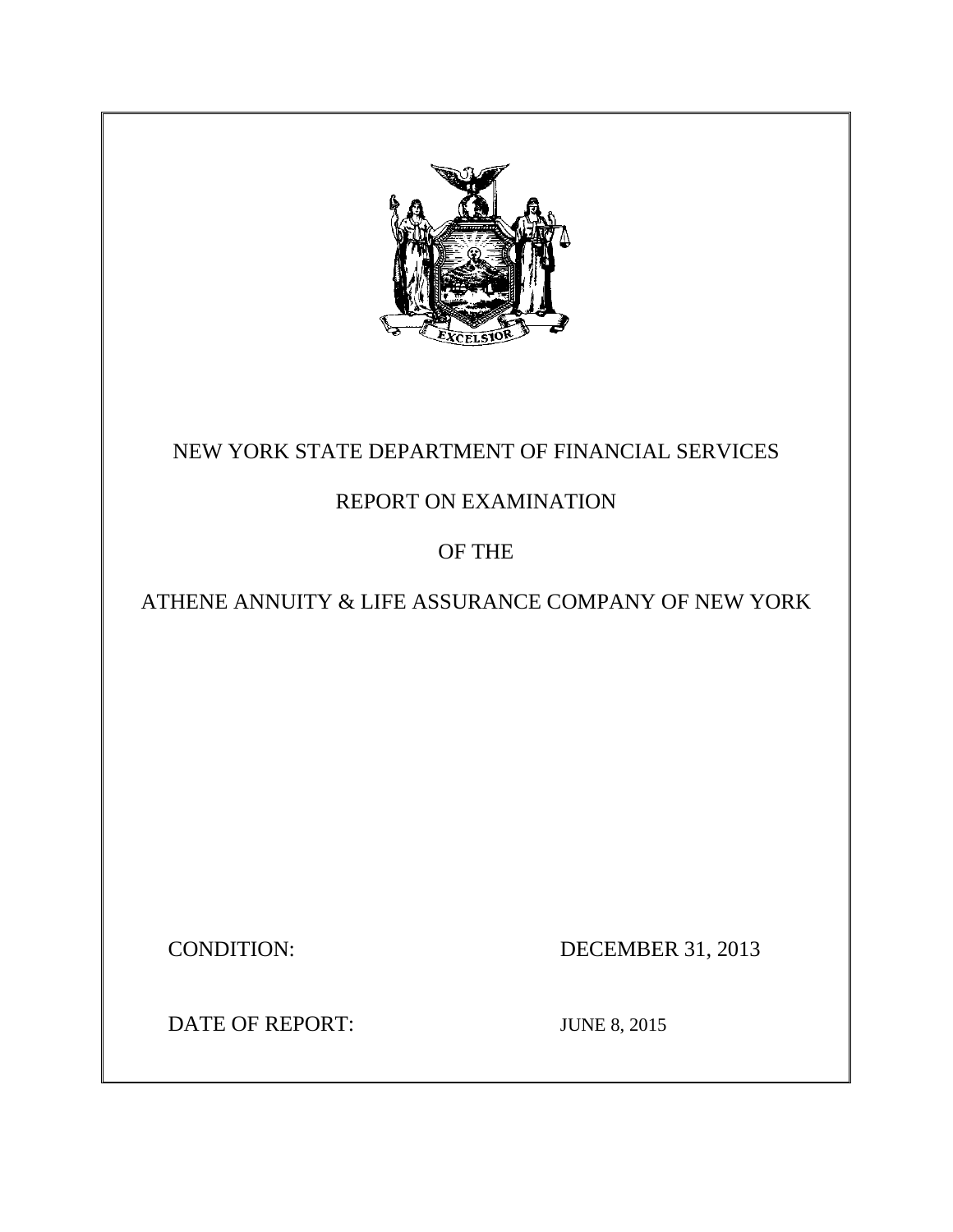## NEW YORK STATE DEPARTMENT OF FINANCIAL SERVICES

# REPORT ON EXAMINATION

# OF THE

## ATHENE ANNUITY & LIFE ASSURANCE COMPANY OF NEW YORK

AS OF

## DECEMBER 31, 2013

DATE OF REPORT: JUNE 8, 2015

**EXAMINER:** 

WILLIAM A. O'CONNELL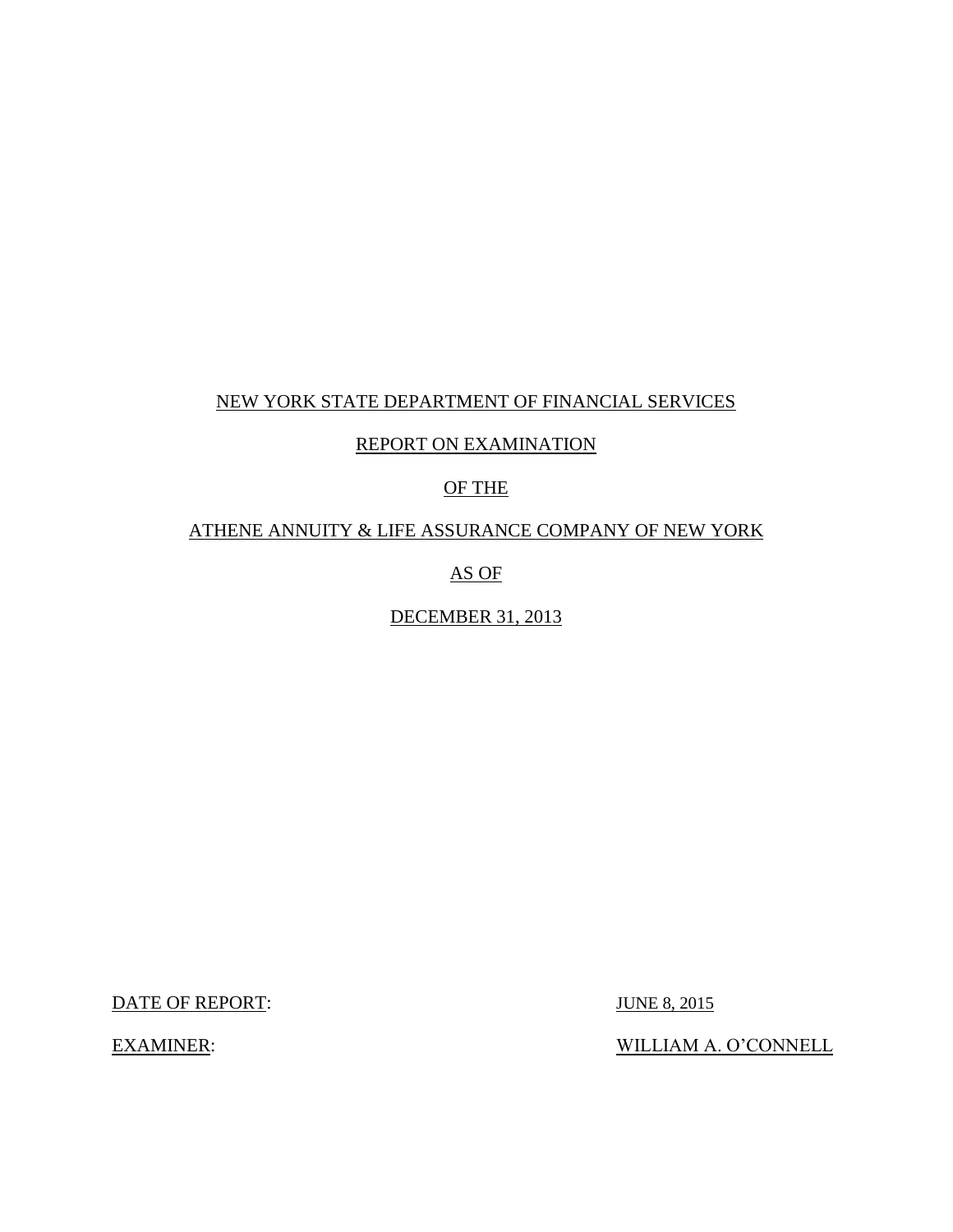# TABLE OF CONTENTS

| <b>ITEM</b> |                                      | PAGE NO.       |
|-------------|--------------------------------------|----------------|
| 1.          | <b>Executive summary</b>             | $\overline{2}$ |
| 2.          | Scope of examination                 | 3              |
| 3.          | Description of Company               | 5              |
|             | A. History                           | 5              |
|             | B. Holding company                   | 6              |
|             | C. Organizational chart              | 6              |
|             | D. Service agreements                | 7              |
|             | E. Management                        | 8              |
| 4.          | Territory and plan of operations     | 11             |
|             | A. Statutory and special deposits    | 11             |
|             | <b>B.</b> Direct operations          | 11             |
|             | C. Reinsurance                       | 12             |
| 5.          | Significant operating results        | 13             |
| 6.          | <b>Financial statements</b>          | 17             |
|             | A. Independent accountants           | 17             |
|             | <b>B.</b> Net admitted assets        | 18             |
|             | C. Liabilities, capital and surplus  | 19             |
|             | D. Condensed summary of operations   | 20             |
|             | E. Capital and surplus account       | 22             |
|             | F. Reserves                          | 23             |
| 7.          | Prior report summary and conclusions | 24             |
| 8.          | Summary and conclusions              | 25             |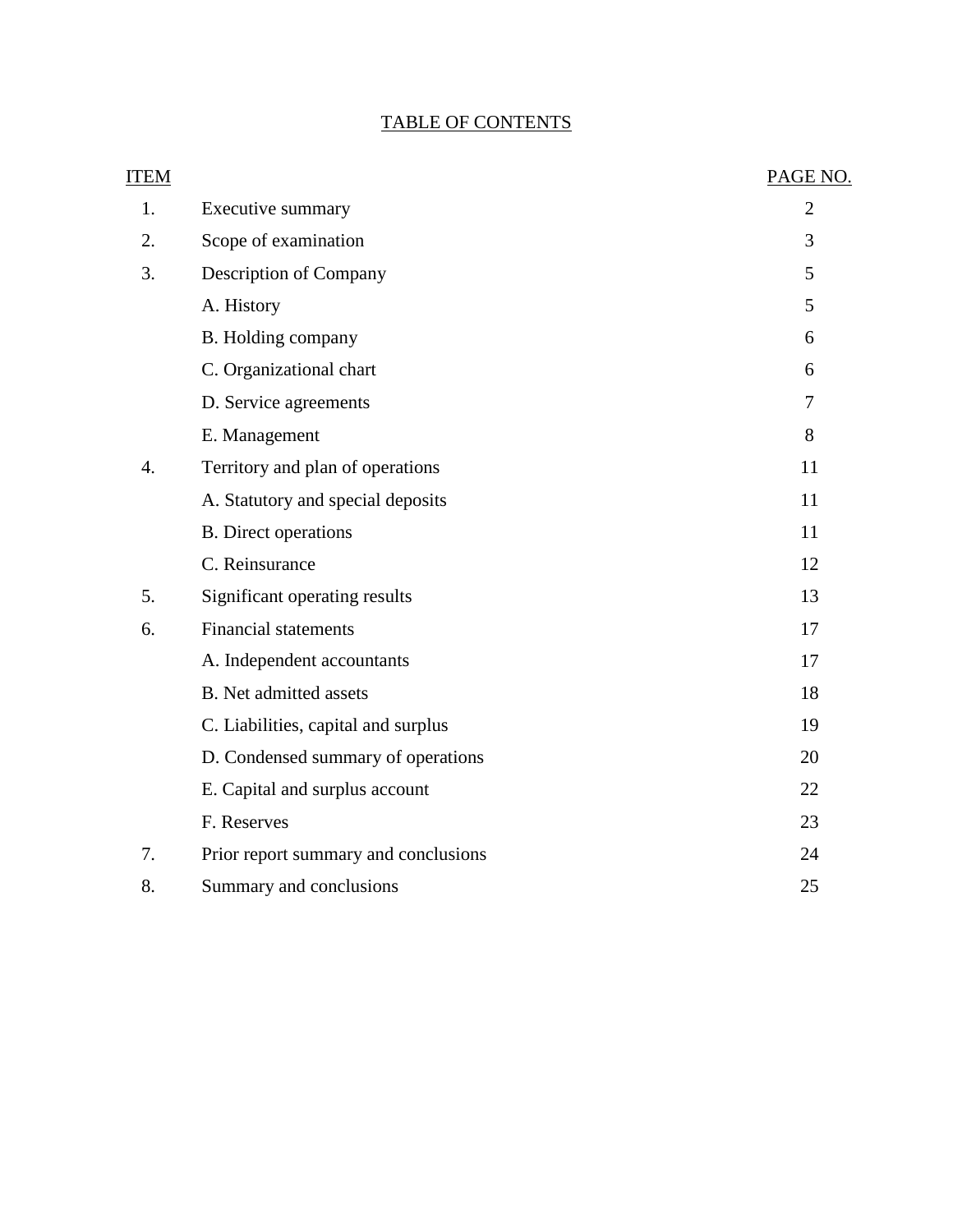

# NEW YORK STATE DEPARTMENT<sub>of</sub> FINANCIAL SERVICES

Andrew M. Cuomo Benjamin M. Lawsky Governor Superintendent Superintendent

June 8, 2015

Honorable Benjamin M. Lawsky Superintendent of Financial Services New York, New York 10004

Sir:

 19, 2014, and annexed hereto, an examination has been made into the condition and affairs of Athene Annuity & Life Assurance Company of New York, hereinafter referred to as "the Company" at its administrative office located at 7700 Mills Civic Parkway, West Des Moines, Iowa 50266. The Company's home office is located at 69 Lydecker Street, Nyack, New York In accordance with instructions contained in Appointment No. 31259, dated December 10960.

Wherever "Department" appears in this report, it refers to the New York State Department of Financial Services.

The report indicating the results of this examination is respectfully submitted.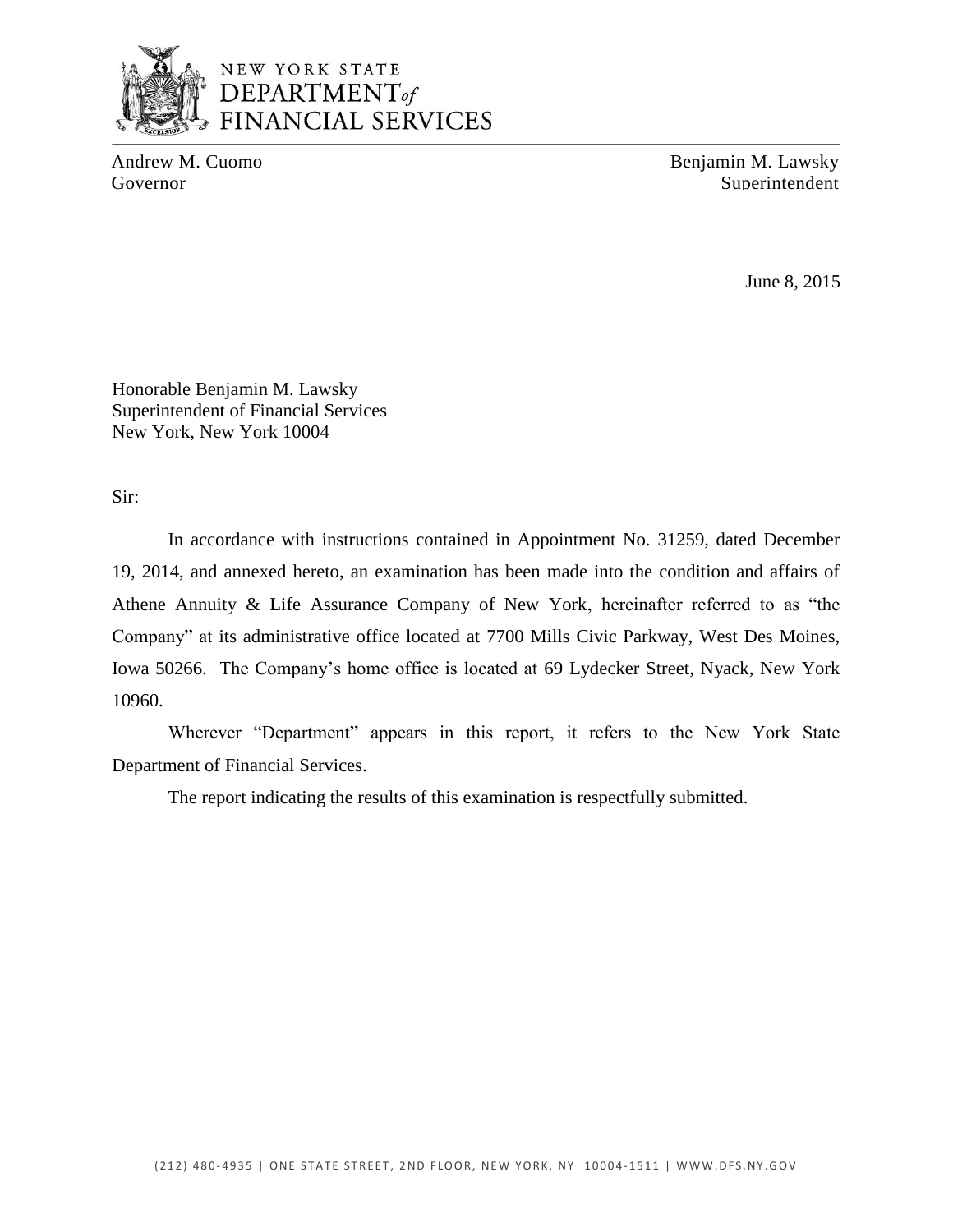#### 1. EXECUTIVE SUMMARY

<span id="page-4-0"></span>The material findings, comments, violations and recommendations contained in this report are summarized below.

- On December 28, 2012, the Company's was acquired by Athene Annuity  $&$  Life Assurance Company ("AADE"), a Delaware insurance company. On October 1, 2013, the Company's name was changed from Presidential Life Insurance Company to Athene Annuity & Life Assurance Company of New York. On October 2, 2013, AADE acquired Aviva Life & Annuity Company ("ALAC"), an Iowa insurance company and the parent of Aviva Life and Annuity Company of New York ("ALACNY"), a New York domestic insurer. Immediately following the acquisition, AADE contributed 100% of the issued and outstanding stock of the Company to ALAC. ALAC became the immediate parent of the Company. ALAC then sold 100% of the issued and outstanding capital stock of ALACNY to the Company. (See item 3A of this report)
- Athene Holding Limited has not established and implemented formal ERM processes including risk management policies, economic capital modeling, and utilization of risk metrics in business decision making. The examiner recommends that a formal Enterprise Risk Management processes, including risk management policies, economic capital modeling, and utilization of risk metrics in business decisions, be developed in a timely manner to help ensure that all Companies in the holding company system are managed consistently and within their risk appetites. (See item 3E of this report)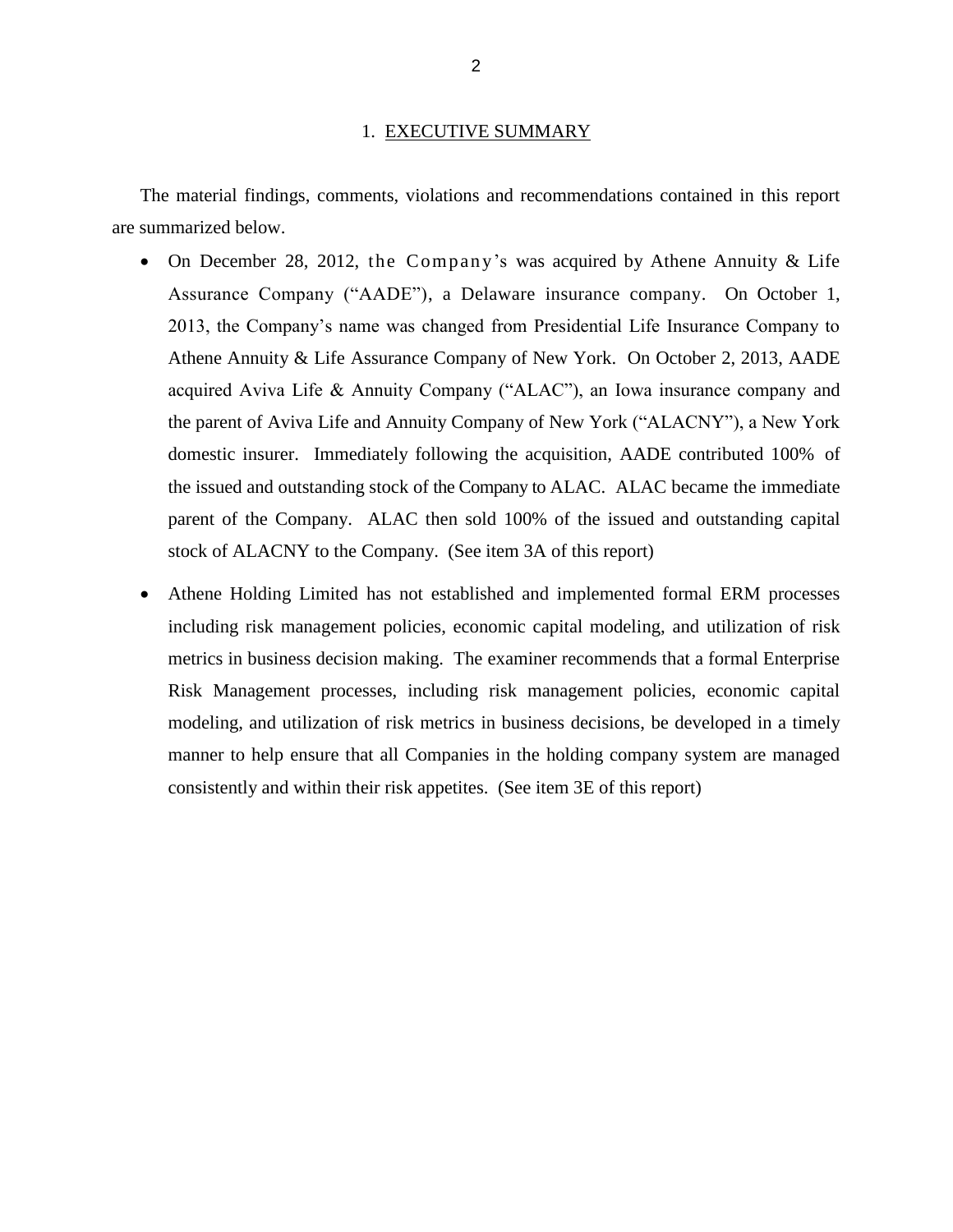#### 2. SCOPE OF EXAMINATION

<span id="page-5-0"></span>*Financial Condition Examiners Handbook, 2014 Edition* (the "Handbook"). The examination covers the four-year period from January 1, 2010, to December 31, 2013. The examination was conducted observing the guidelines and procedures in the Handbook and, where deemed appropriate by the examiner, transactions occurring subsequent to December 31, 2013, but prior The examination of the Company was a full scope examination as defined in the *NAIC*  to the date of this report (i.e., the completion date of the examination) were also reviewed.

 of the Handbook published by the National Association of Insurance Commissioners ("NAIC"). examiner's assessment of risk in the insurer's operations and utilizing that evaluation in formulating the nature and extent of the examination. The examiner planned and performed the examination to evaluate the current financial condition as well as identify prospective risks that may threaten the future solvency of the insurer. The examiner identified key processes, assessed to mitigate those risks. The examination also included assessing the principles used and significant estimates made by management, evaluating the overall financial statement Department guidelines, Statutory Accounting Principles as adopted by the Department and The examination was conducted on a risk focused basis in accordance with the provisions The Handbook guidance provides for the establishment of an examination plan based on the the risks within those processes and evaluated the internal control systems and procedures used presentation, and determining management's compliance with New York statutes and annual statement instructions.

 Athene Annuity and Life Assurance Company ("AADE"), a Delaware domestic insurer. The examination was led by the State of Delaware with participation from the Department. The examination was also conducted in conjunction with the examination of Aviva Life & Annuity Company, an Iowa domestic company and the parent of the Company. Since all states are accredited by the NAIC, they all deemed it appropriate to rely on each other's work.The examination of the Company was conducted in conjunction with the examination of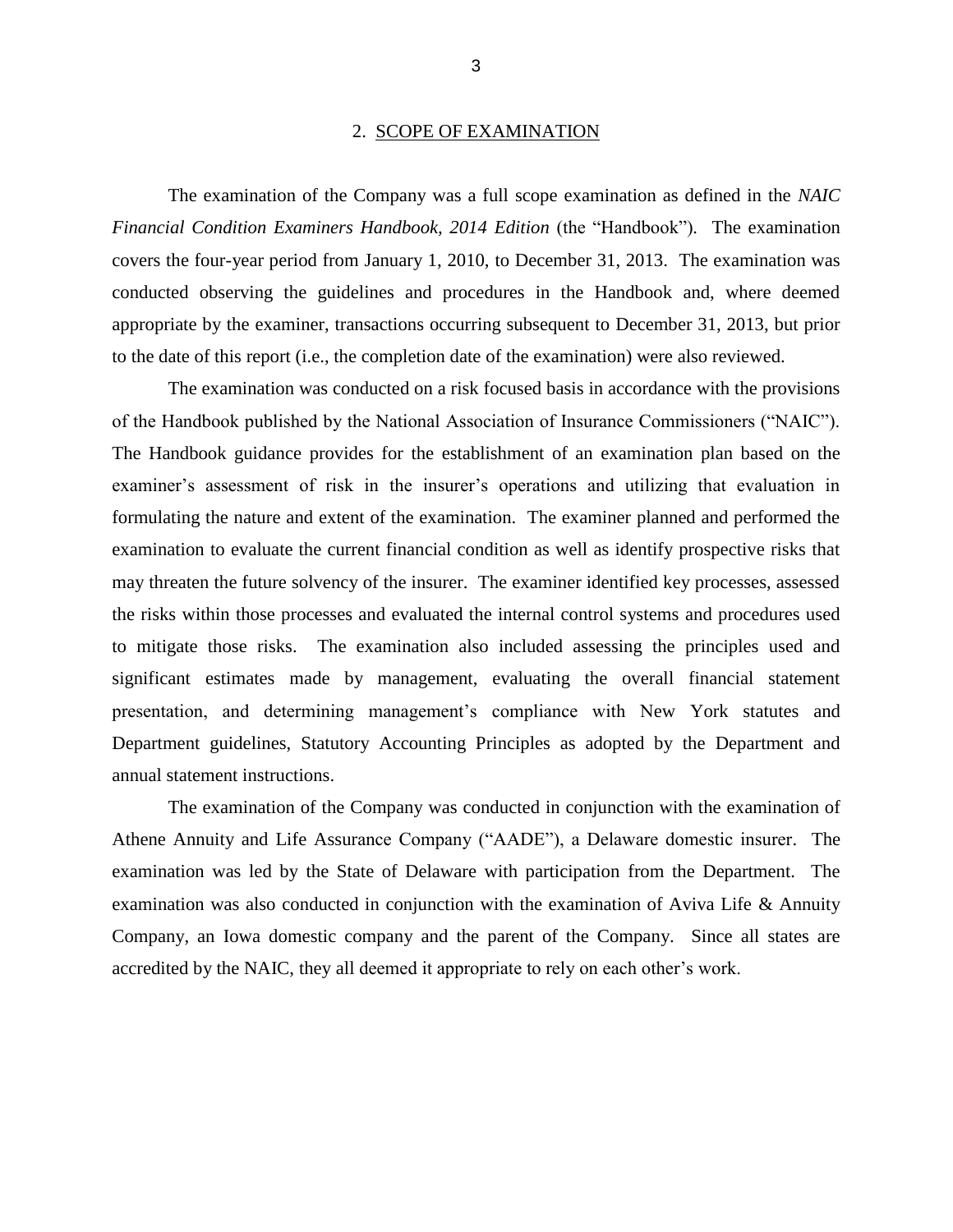Information about the Company's organizational structure, business approach, and control environment were utilized to develop the examination approach. The Company's risks and management activities were evaluated incorporating the NAIC's nine branded risk categories. These categories are as follows:

- Pricing/Underwriting
- Reserving
- Operational
- Strategic
- Credit
- Market
- Liquidity
- Legal
- Reputational

 of Pricewaterhouse Coopers ("PwC"), and for the years 2010 and 2011, by the accounting firm of BDO USA, LLP ("BDO"). The Company received an unqualified opinion in all of the years. Certain audit workpapers of PwC were reviewed and relied upon in conjunction with this examination. The Company's parent, AADE, is subject to the requirements of the Model Audit Rule ("MAR"), and, along with the Company's audit committee, was given the task of assessing the internal control structure. Where applicable, internal audit workpapers and reports were reviewed and portions were relied upon for this examination. The Company was audited annually, for the years 2012 and 2013, by the accounting firm

 violation and recommendations contained in the prior report on examination. The results of the examiner's review are contained in item 7 of this report. The examiner reviewed the corrective actions taken by the Company with respect to the

 matters which involve departure from laws, regulations or rules, or which require explanation or This report on examination is confined to financial statements and comments on those description.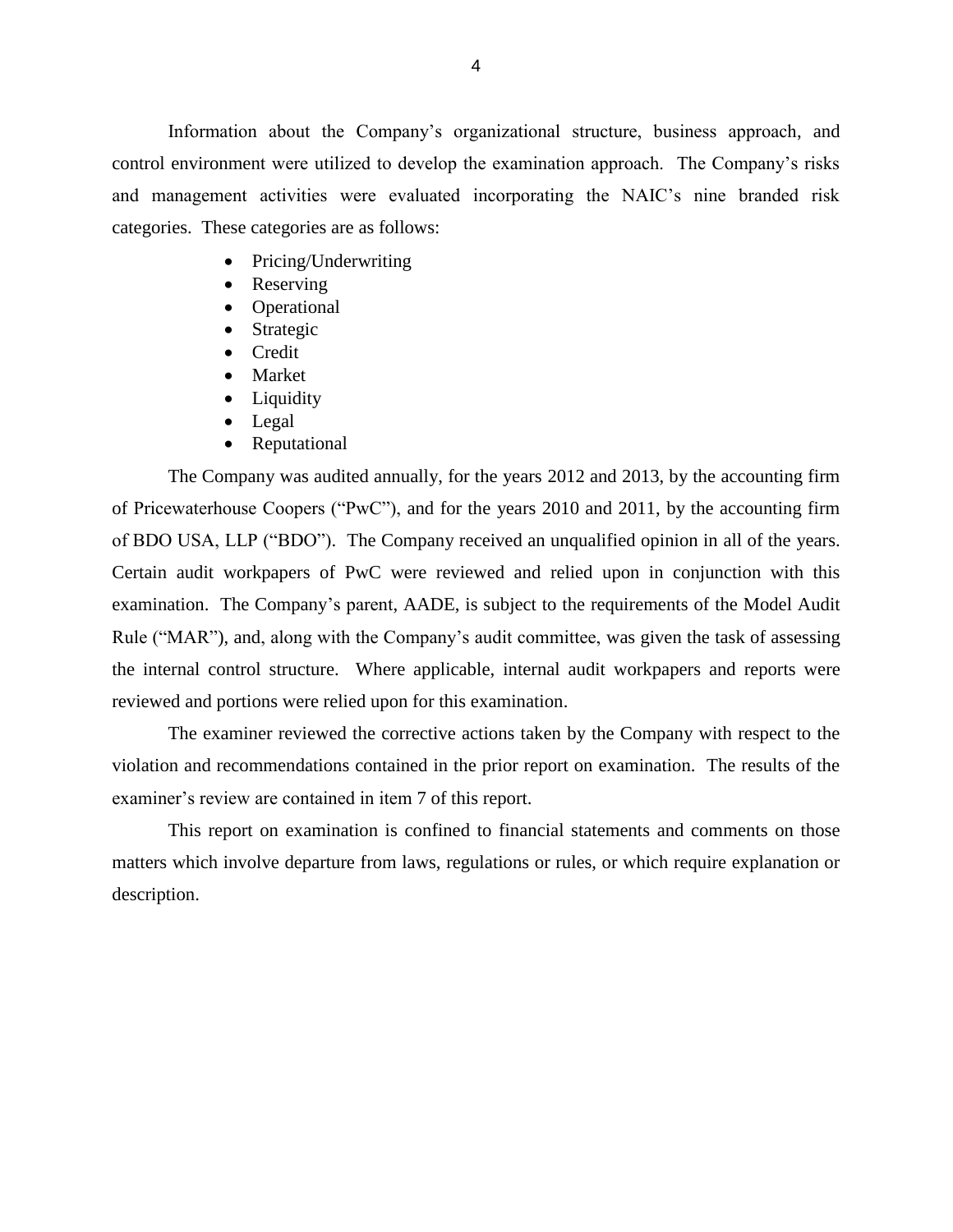#### 3. DESCRIPTION OF COMPANY

#### <span id="page-7-0"></span>A. History

 New York, and commenced business on October 20, 1966. Initial resources of \$2,850,000, consisting of common capital stock of \$950,000 and paid in and contributed surplus of \$1,900,000, were provided through the sale of 475,000 shares of common stock (with a par value The Company was incorporated on May 19, 1965, as a stock life insurer under the laws of of \$2 each) for \$6 per share.

 Corporation ("Presidential"), a Delaware Corporation, was acquired by Athene Annuity & Life Assurance Company ("AADE"), also a Delaware Corporation and a subsidiary of Athene Holding Ltd ("AHL"), for approximately \$414 million. Immediately following the acquisition, Presidential converted to a Delaware Limited Liability Company, changed its name to Presidential Life LLC and distributed 100% of the issued and outstanding stock of the Company to AADE. The Company became a direct subsidiary of AADE, and AHL became the ultimate parent of the Company. On October 1, 2013, the Company's name was changed from Presidential Life Insurance Company to Athene Annuity & Life Assurance Company of New On December 28, 2012, the Compan y's former parent, Presidential Life York.

 including Aviva Life & Annuity Company ("ALAC"), an Iowa insurance company, from Aviva, PLC. Immediately following the acquisition, AADE contributed the company to ALAC. ALAC became the immediate parent of the Company. ALAC then sold 100% of the issued and outstanding capital stock of its wholly owned subsidiary, Aviva Life and Annuity Company of New York ("ALACNY"), to the Company in exchange for cash of \$48.2 million. Following ALACNY changed its name to Athene Life Insurance Company of New York ("ALICNY"). As a result of the transactions, all outstanding shares of ALACNY are owned by the Company On October 2, 2013, AHL acquired Aviva USA Corporation and its subsidiaries the Company's acquisition of ALACNY, \$103.4 million of ALACNY's surplus was reset under SSAP No. 72, as a reclassification from unassigned deficit to paid-in surplus. On March 3, 2014, which in turn is wholly owned by ALAC.

 As of December 31, 2013, the Company had common capital stock of \$2,500,875 and gross paid in and contributed surplus of \$34,384,471.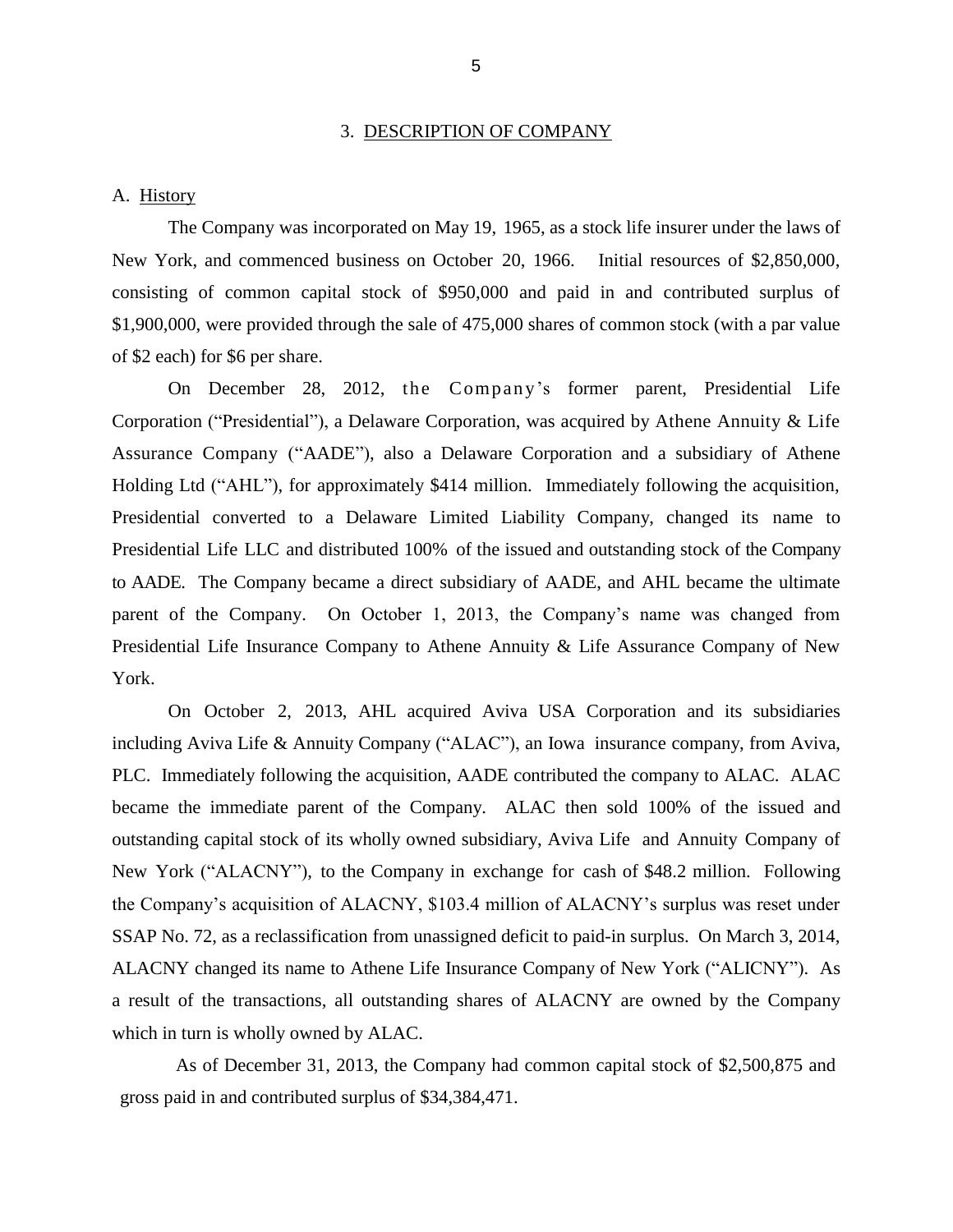#### <span id="page-8-0"></span>B. Holding Company

 Iowa domestic, which is wholly-owned by Athene Annuity & Life Assurance ("AADE"), a Delaware domestic. AADE is wholly owned by Athene USA Corporation ("AUSA"), which is wholly-owned by AHL. The Company is a wholly-owned subsidiary of Aviva Life and Annuity Company, an

#### C. Organizational Chart

 An organization chart reflecting the relationship between the Company and significant entities in its holding company system as of December 31, 2013 follows:

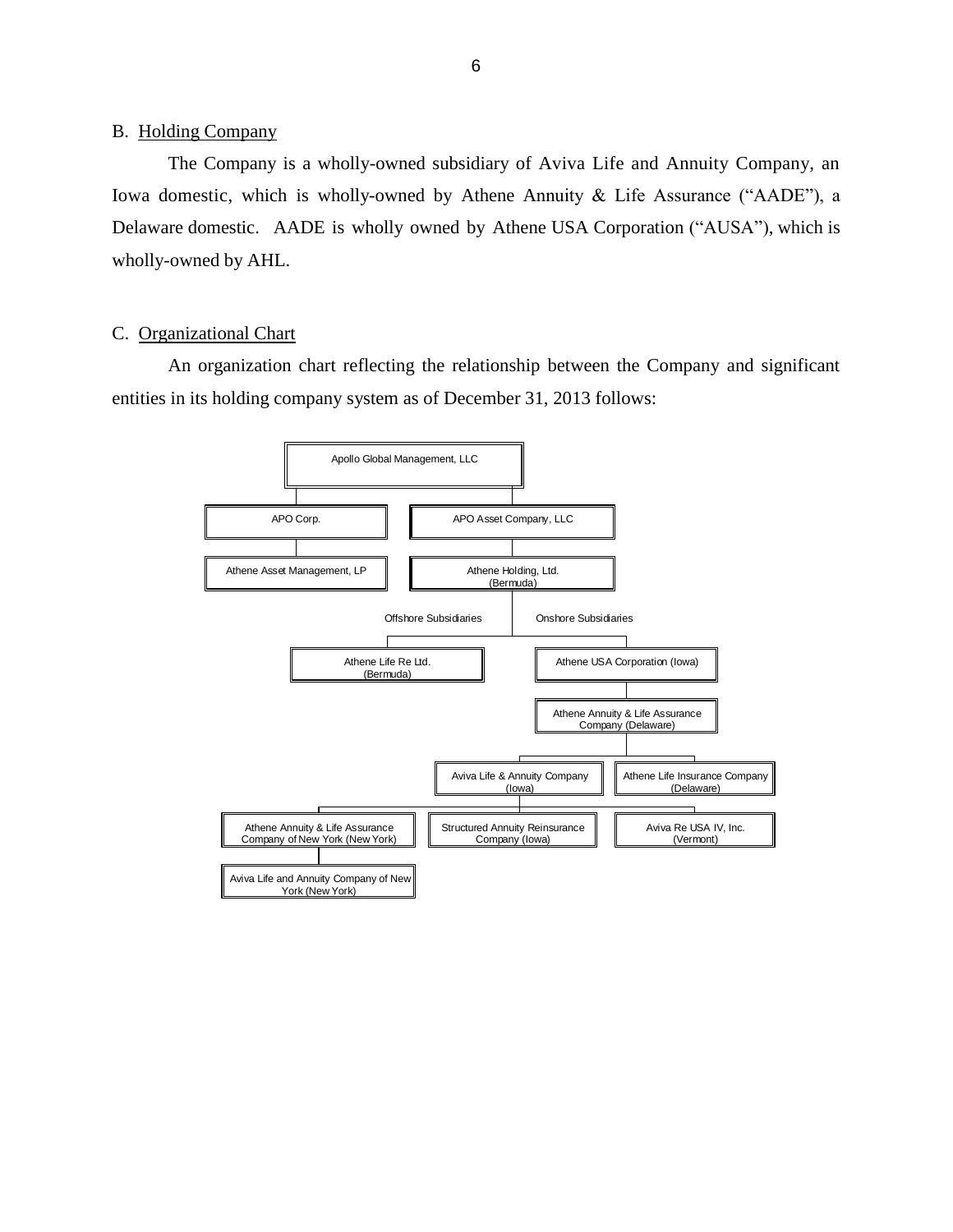# D. Service Agreements

The Company had five service agreements in effect with affiliates during the examination period.

| Type of<br>Agreement<br>and<br>Department<br>File Number<br>Administrative<br>Service<br>Agreement<br>Administrative<br><b>Services</b><br>Agreement              | Effective<br>Date<br>07/01/1997<br>01/01/1991 | Provider(s) of<br>Service(s)<br>The Company<br>The Company                                                                                               | $Recipient(s)$ of<br>Service(s)<br>Presidential<br>Life Insurance<br>Corporation<br>Presidential<br>Life Insurance<br>Assigned<br>Services<br>Corporation | Specific Service(s)<br>Covered<br>Management,<br>accounting and<br>investing Services<br>Management,<br>collection &<br>disbursement of<br>monies, accounting | Income/<br>(Expense)* For<br>Each Year of the<br>Examination<br>2010<br>\$18,000<br>2011<br>\$18,000<br>2012<br>\$18,000<br>2010<br>\$2,000<br>2011<br>\$2,000<br>2012<br>\$2,000 |
|-------------------------------------------------------------------------------------------------------------------------------------------------------------------|-----------------------------------------------|----------------------------------------------------------------------------------------------------------------------------------------------------------|-----------------------------------------------------------------------------------------------------------------------------------------------------------|---------------------------------------------------------------------------------------------------------------------------------------------------------------|-----------------------------------------------------------------------------------------------------------------------------------------------------------------------------------|
| <b>Cost Sharing</b><br>Agreement;<br>Amendment<br>One to Shared<br>Services and<br><b>Cost Sharing</b><br>Agreement                                               | 10/02/2013                                    | AHL, AUSA,<br>AADE,<br>ALAC,<br>ALACNY,<br><b>Athene Asset</b><br>Management,<br>L. P. (AAM),<br>Athene<br>Holding Ltd.<br>Athene Life Re<br>Ltd. (ALRe) | The Company                                                                                                                                               | To make available<br>certain personnel and<br>services between<br>certain of the parties                                                                      | 2013<br>\$(460,478)                                                                                                                                                               |
| Shared<br>Services and<br><b>Cost Sharing</b><br>Agreement;<br>Amended and<br>Restated<br>Shared<br>Services and<br><b>Cost Sharing</b><br>Agreement <sup>1</sup> | Dec. 28,<br>2012; July<br>1,2013<br>Dec. 28,  | <b>AADE</b><br><b>AAM</b>                                                                                                                                | The Company                                                                                                                                               | To make available<br>certain personnel and<br>services to the<br>Company                                                                                      | 2013 \$(1,608,596)                                                                                                                                                                |
| Investment<br>Management<br>Agreement                                                                                                                             | 2012                                          |                                                                                                                                                          | The Company                                                                                                                                               | Investment<br>management with<br>respect to the<br>investment and<br>reinvestment of the<br>Company's assets.                                                 | 2013 (\$7,643,094)                                                                                                                                                                |

\*Amount of Income or (Expense) Incurred by the Company

 $\overline{a}$ 

 USA Corporation (f/k/a Aviva USA Corporation) and its subsidiaries. <sup>1</sup> This Shared Services and Cost Sharing Agreement was terminated by the Shared Services and Cost Sharing Agreement entered into on October 2, 2013 in connection with the acquisition by Athene Holding Ltd. of Athene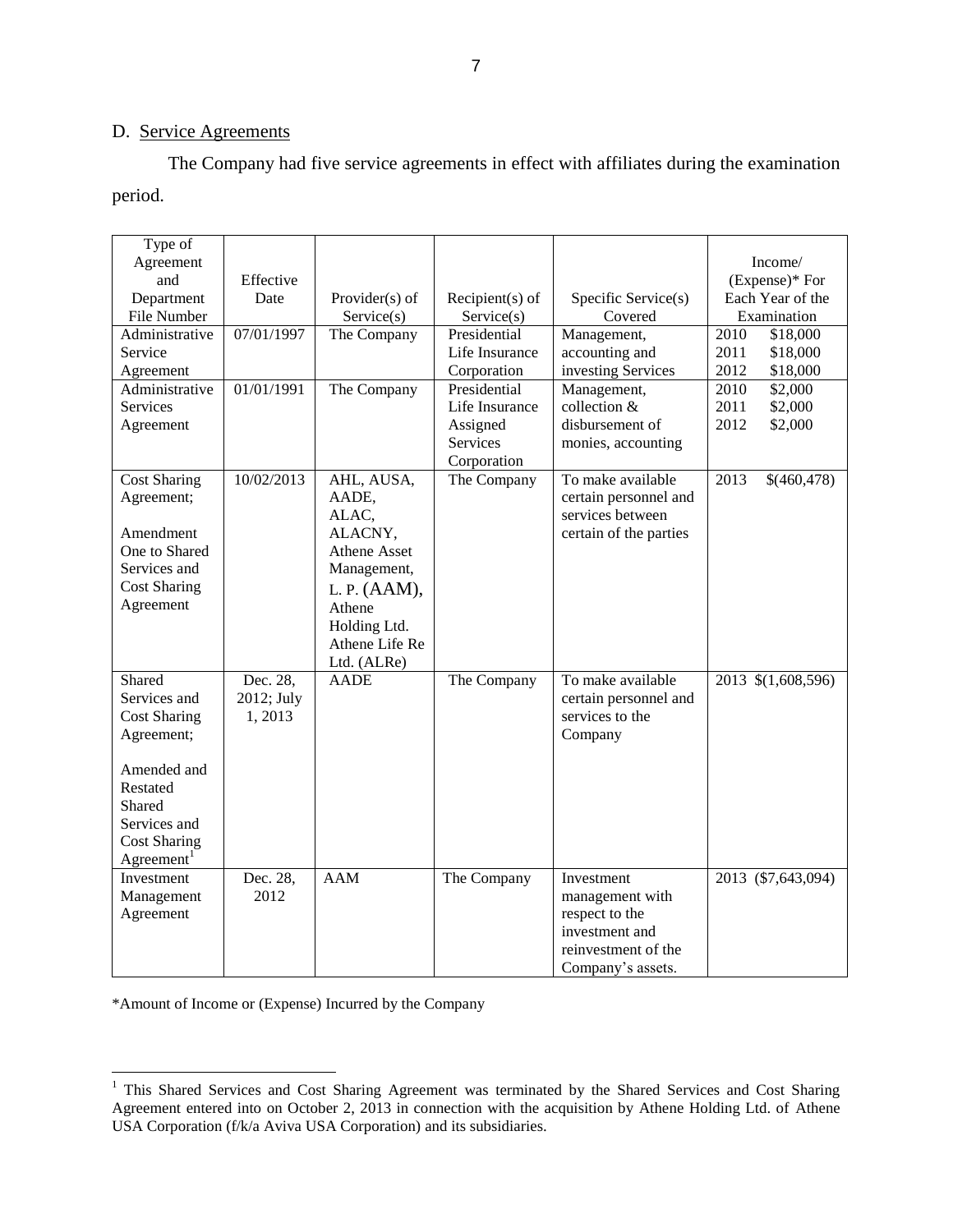# <span id="page-10-0"></span>E. Management

 The Company's by-laws provide that the board of directors shall be comprised of not less than seven and not more than 13 directors. Directors are elected for a period of one year at the annual meeting of the stockholders held in May of each year. As of December 31, 2013, the board of directors consisted of nine members. Meetings of the board are held as determined by the board, but no less than annually.

 2013, were as follows: The nine board members and their principal business affiliation, as of December 31,

| Name and Residence                       | <b>Principal Business Affiliation</b>                                                           | <b>Year First</b><br>Elected |
|------------------------------------------|-------------------------------------------------------------------------------------------------|------------------------------|
| James Belardi<br>Manhattan Beach, CA     | <b>Chief Executive Officer</b><br>Athene Asset Management, L.P.                                 | 2012                         |
| James Betts*<br>Raleigh, NC              | Self-employed Consultant<br>Former Audit Partner with Ernst & Young                             | 2012                         |
| Joshua Black<br>New York, NY             | Associate, Financial Services Group<br><b>Apollo Global Management</b>                          | 2012                         |
| Grant Kvalheim<br>Princeton, NJ          | President<br>Athene Holding Ltd.                                                                | 2012                         |
| <b>Matthew Michelini</b><br>New York, NY | Principal<br>Apollo Management Holdings, L.P.                                                   | 2012                         |
| Francis Sabatini*<br>Grandy, CT          | President<br>Sabatini Advisory Services, LLC                                                    | 2012                         |
| Imran Siddiqui<br>New York, NY           | <b>Senior Partner</b><br><b>Apollo Global Management</b>                                        | 2012                         |
| Guy Smith, III<br>Simpsonville, SC       | President and Chief Executive Officer<br>Athene Annuity & Life Assurance Company of<br>New York | 2012                         |
| Hope Taitz*<br>Armonk, NY                | Self-employed Consultant                                                                        | 2012                         |

\* Not affiliated with the Company or any other company in the holding company system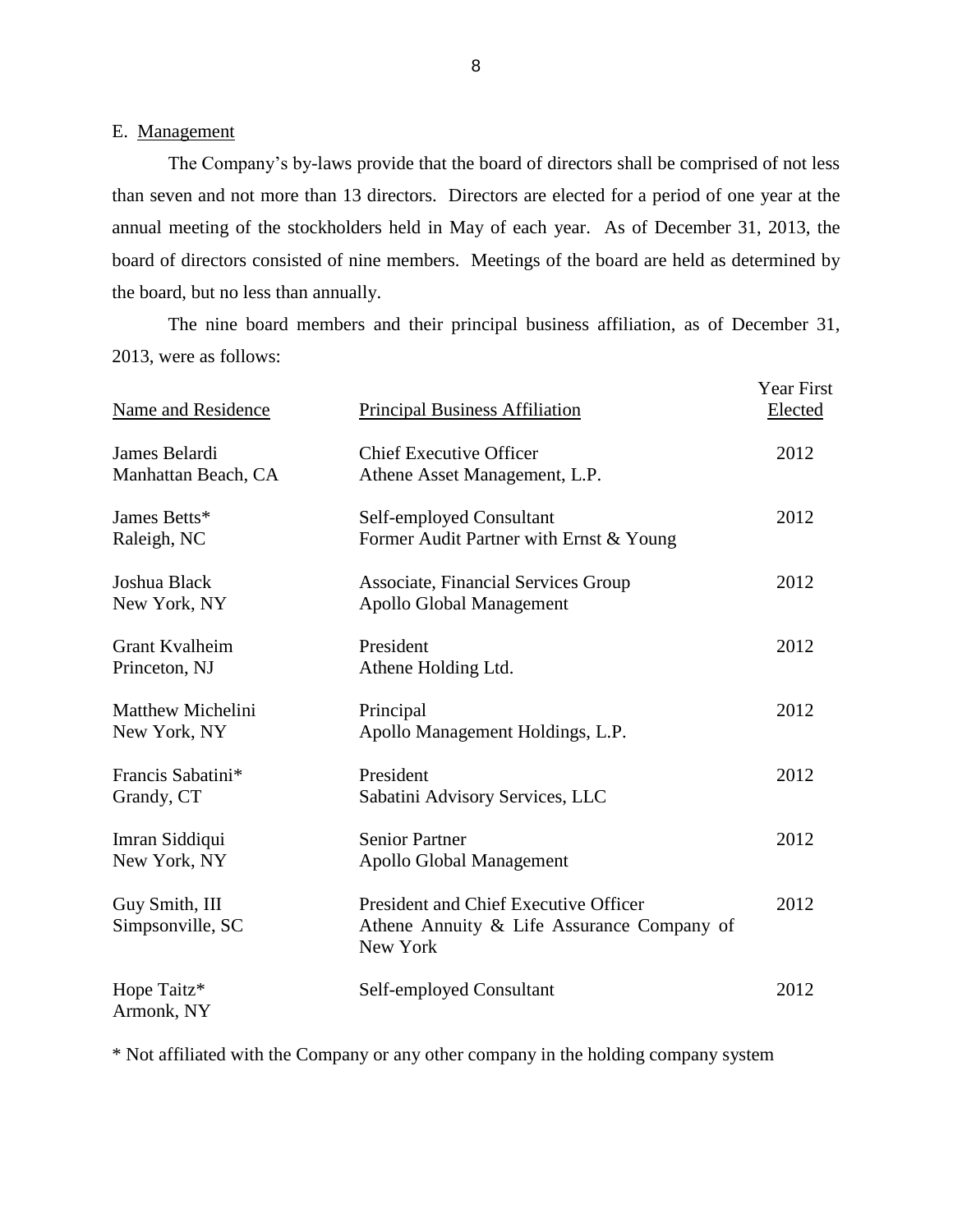The examiner's review of the minutes of the meetings of the board of directors and its committees indicated that meetings were well attended and that each director attended a majority of meetings.

The following is a listing of the principal officers of the Company as of December 31, 2013:

| Name                  | Title                                                 |
|-----------------------|-------------------------------------------------------|
| Guy Smith, III        | President and Chief Executive Officer                 |
| David Attaway         | Vice President, Chief Financial Officer and Treasurer |
| John Golden           | Secretary                                             |
| <b>Matthew Easley</b> | <b>Executive Vice President and Chief Actuary</b>     |
| Duncan Szeto          | Vice President and Appointed Actuary                  |

The designated consumer services officer per Section 216.4(c) of Department Regulation No. 64 is Tara O'Dom, Vice President of Operations.

 On March 6, 2014, the Company segregated the titles of President and Chief Executive Officer. Guy Smith, III remained as the President and James Belardi was appointed Chief Executive Officer of the Company. The following officers were also appointed on March 6, 2014:

 $T<sub>1</sub>$ 

| Name                     | Title                                                          |
|--------------------------|----------------------------------------------------------------|
| Richard Cohan, Jr.       | <b>Executive Vice President, General Counsel and Secretary</b> |
| Brenda Cushing           | <b>Executive Vice President, CFO and Treasurer</b>             |
| <b>Gerhard Recker</b>    | <b>Executive Vice President and Chief Information Officer</b>  |
| <b>Stephen Cernich</b>   | <b>Executive Vice President</b>                                |
| Jeffery Boland           | <b>Executive Vice President and Chief Risk Officer</b>         |
| John Golden              | <b>Executive Vice President</b>                                |
| <b>Christopher Grady</b> | Executive Vice President and Head of Retail Sales              |
| Christopher Welp         | <b>Executive Vice President</b>                                |
| <b>James Hassett</b>     | <b>Executive Vice President</b>                                |
| Nancy De Liban           | <b>Executive Vice President</b>                                |
| <b>Robert Graham</b>     | <b>Executive Vice President</b>                                |
| David Attaway            | Senior Vice President and Controller                           |
| Erik Askelsen            | Senior Vice President and Associate General Counsel            |
| Jay King                 | Senior Vice President of Internal Audit                        |

 On December 10, 2014, Matthew Easley separated from the Company; Steve Cernich is serving as Chief Actuary in the interim.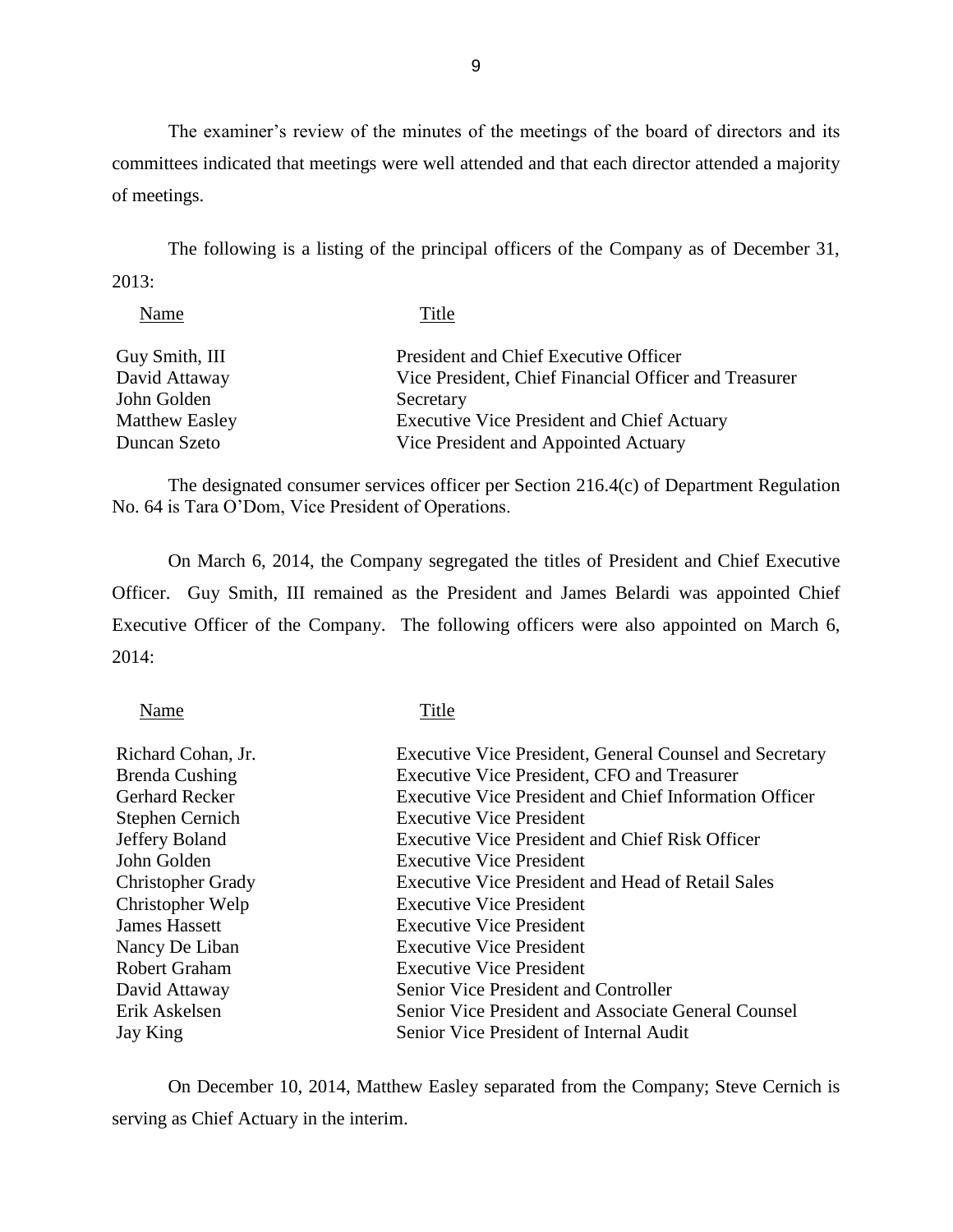Athene Holding Limited ("AHL") has not established and implemented formal ERM processes including risk management policies, economic capital modeling, and utilization of risk metrics in business decision making. The examiner was subsequently informed that a new Chief Risk Officer was hired in October 2014, who has overseen significant development and build-up of these processes, including the retention of significant additional staff.

 decisions, be developed in a timely manner to help ensure that all Companies in the holding company system are managed consistently and within their risk appetites. The examiner recommends that formal Enterprise Risk Management processes, including risk management policies, economic capital modeling, and utilization of risk metrics in business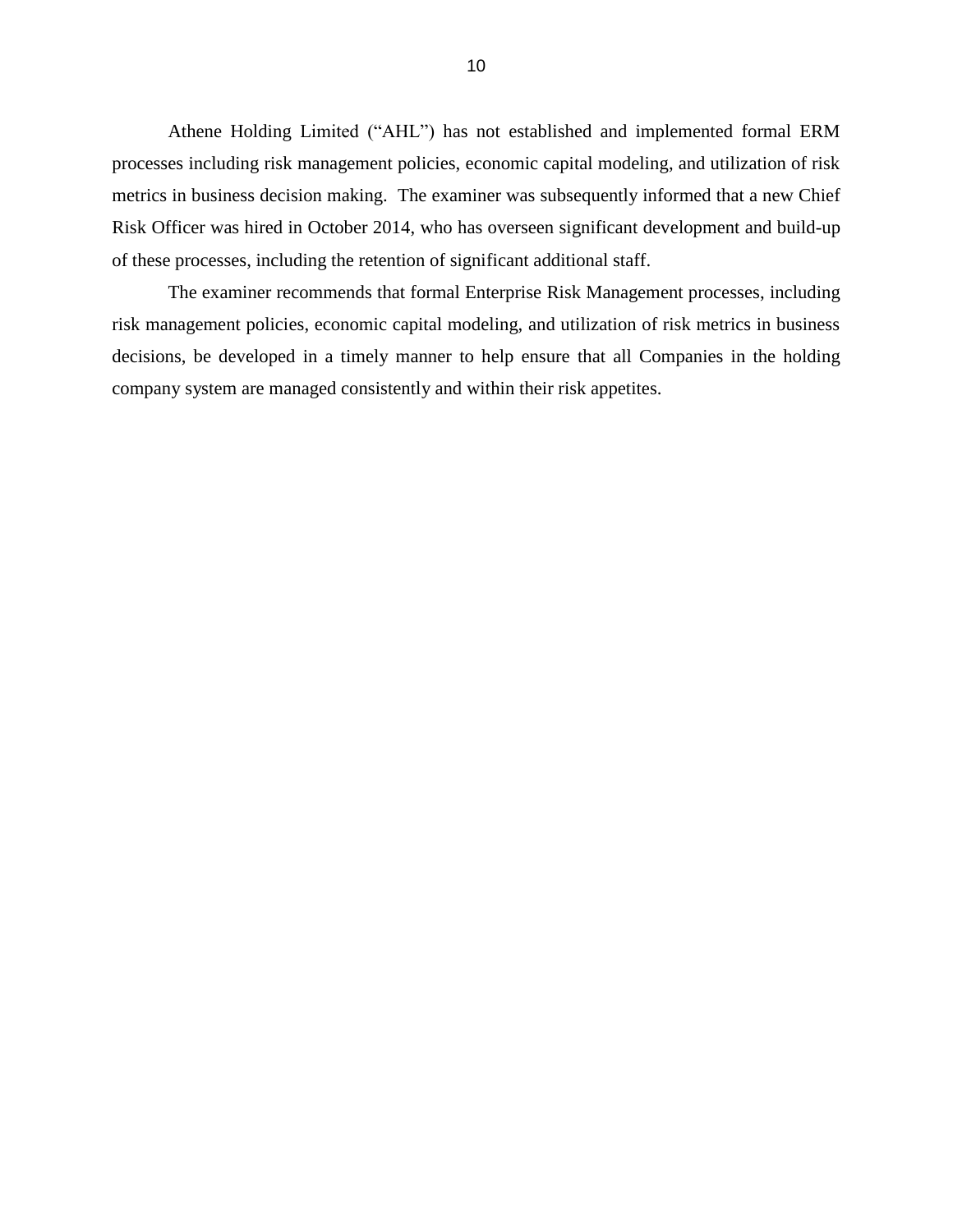#### 4. TERRITORY AND PLAN OF OPERATIONS

<span id="page-13-0"></span> insurance as defined in paragraphs 1, 2 and 3 of Section 1113(a) of the New York Insurance The Company is authorized to write life insurance, annuities and accident and health Law.

 Columbia*.* In 2013, 22.1% of life premiums and 82.5% of annuity premiums were received from New York*.* Policies are written on a non-participating basis. The Company is licensed to transact business in all 50 states, and the District of

#### A. Statutory and Special Deposits

 As of December 31, 2013, the Company had \$2,310,000 (par value) of United States Treasury Bonds on deposit with the State of New York, its domiciliary state, for the benefit of all policyholders, claimants and creditors of the Company. As reported in Schedule E of the 2013 filed annual statement, an additional \$3,989,340 was being held by the states of Arkansas, Florida, Georgia, Nevada, New Hampshire, New Mexico, North Carolina, South Carolina, and Wyoming as well as the Commonwealths of Massachusetts and Virginia.

#### B. Direct Operations

 dividends to policyholders from the insurer's earnings. The Company issues only non-participating life insurance policies, which do not pay

 sensitive instruments. The Company ceased selling substantially all life and accident and health products in 2013. As a result, the Company's life and accident and health business has been in runoff mode during 2013. The Company's principal products are deferred annuities, which are interest rate

The Company's agency operations are conducted on a general agency basis.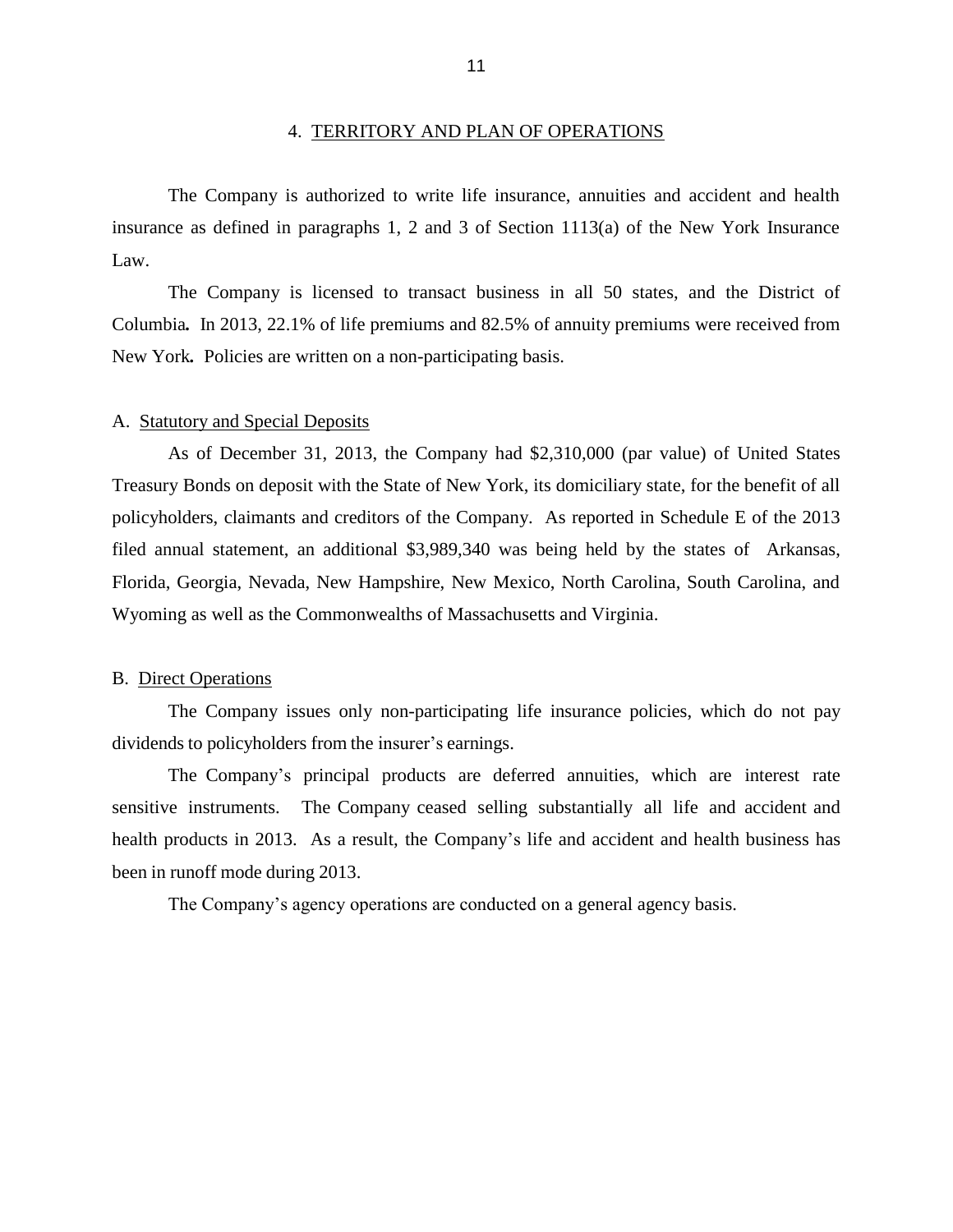#### <span id="page-14-0"></span>C. Reinsurance

 As of December 31, 2013, the Company had reinsurance treaties in effect with 14 companies, of which 11 were authorized or accredited. The Company's life, accident and health business is reinsured on a coinsurance and yearly renewable term basis. Reinsurance is provided on an automatic and/or facultative basis.

 \$100,000 per life. The total face amount of life insurance ceded as of December 31, 2013, was \$488,460,000, which represents 53% of the total face amount of life insurance in force. Reserve credit taken for reinsurance ceded to unauthorized companies, totaling \$2,503,334,439, was The maximum retention limit for individual life contracts is \$50,000 per policy and supported by letters of credit, trust agreements and/or funds withheld.

 Reserve credit taken for reinsurance ceded to unauthorized companies and reinsurance recoverables from unauthorized companies, totaling \$2,520,289,720, was supported by letters of credit, trust agreements and/or funds withheld.

There was no assumed life insurance as of December 31, 2013.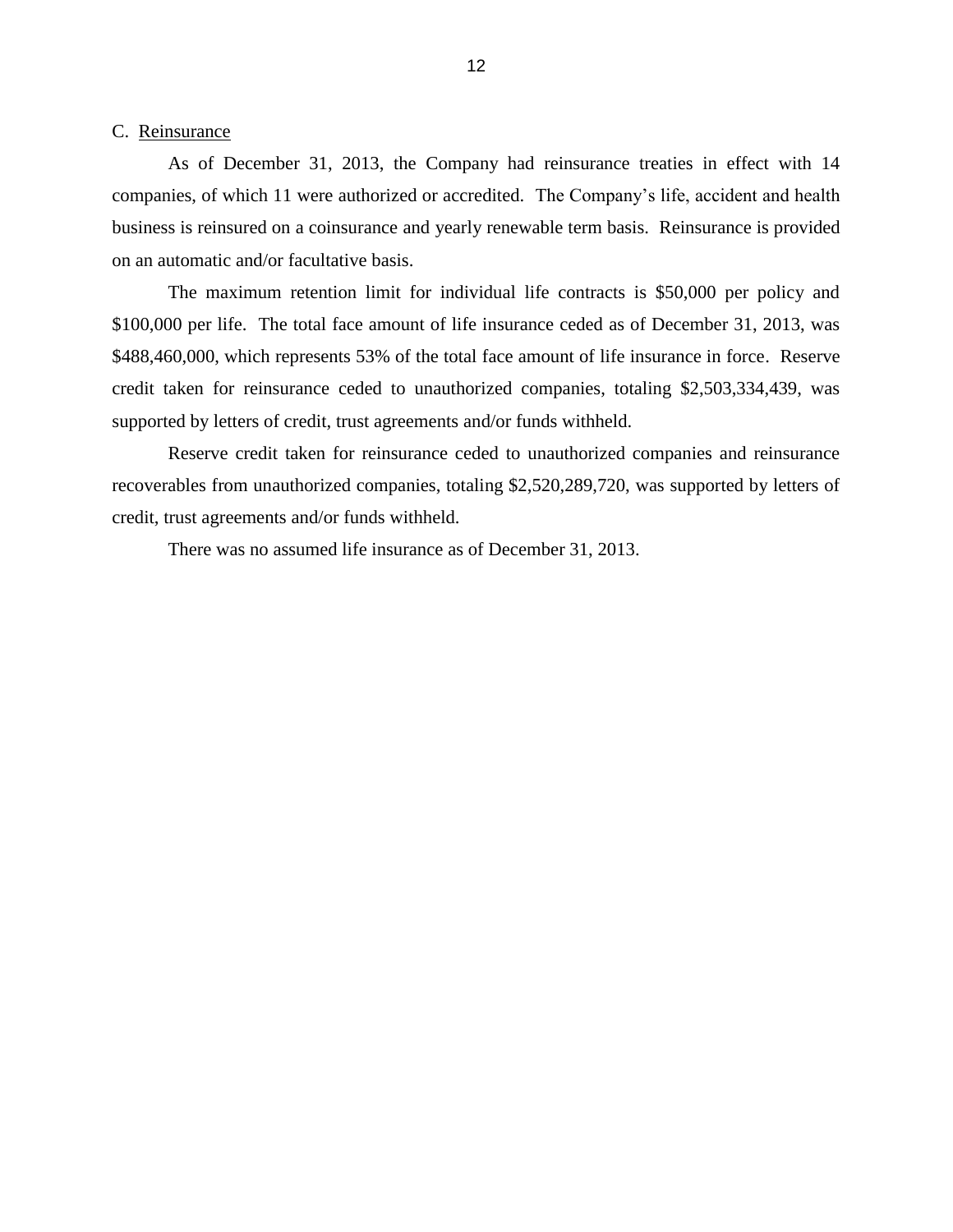#### 5. SIGNIFICANT OPERATING RESULTS

 during the period under examination as extracted from its filed annual statements. Failure of Indicated below is significant information concerning the operations of the Company items to add to the totals shown in any table in this report is due to rounding.

 The following table indicates the Company's financial growth (decline) during the period under review:

|                                                                                                            | December 31,<br>2009                          | December 31,<br>2013                        | Increase<br>(Decrease)                   |
|------------------------------------------------------------------------------------------------------------|-----------------------------------------------|---------------------------------------------|------------------------------------------|
| Admitted assets                                                                                            | \$3,613,889,672                               | \$3,525,636,366                             | (88, 253, 306)<br>$\mathbb{S}$           |
| Liabilities                                                                                                | \$3,344,113,020                               | \$3,361,240,043                             | 17,127,023                               |
| Common capital stock<br>Gross paid in and contributed surplus<br>admitted<br>deferred<br>Additional<br>tax | \$<br>2,500,875<br>34, 349, 125<br>14,329,801 | \$<br>2,500,875<br>34, 384, 471<br>$\Omega$ | \$<br>$\theta$<br>35,346<br>(14,329,801) |
| asset<br>Unassigned funds (surplus)                                                                        | 218,596,851                                   | 127,510,977                                 | (91,085,874)                             |
| Total capital and surplus                                                                                  | 269,776,652<br>S.                             | \$164,396,323                               | \$(105,380,329)                          |
| Total liabilities, capital and surplus                                                                     | \$3,613,889,672                               | \$3,525,636,366                             | (88, 253, 306)<br>\$                     |

 upstream dividends of \$184.15M provided to the Company's former parent, Presidential Life Corporation, during the years of 2010 through 2013. All dividends were submitted by the The primary reason for the decrease in admitted assets and capital and surplus were the Department and found to be non-objectionable.

 The Company's invested assets as of December 31, 2013, were mainly comprised of bonds (88.7%) and other invested assets (5.9%).

The majority (91%) of the Company's bond portfolio, as of December 31, 2013, was comprised of investment grade obligations.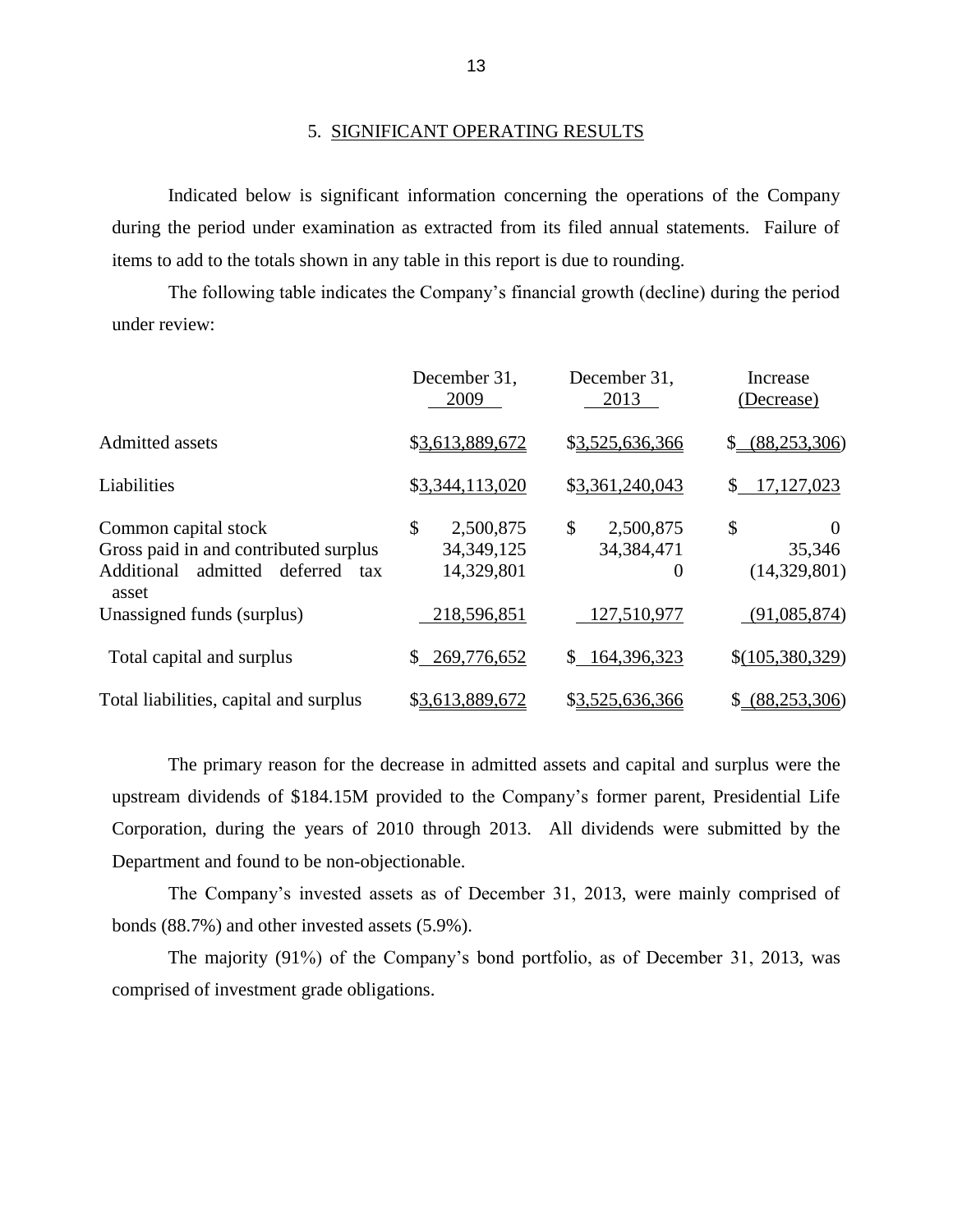|      | Individual<br>Individual<br>Whole Life<br>Term |           | Group Life    |           |                      |                |
|------|------------------------------------------------|-----------|---------------|-----------|----------------------|----------------|
|      |                                                |           |               |           | Issued $&$           |                |
| Year | <b>Issued</b>                                  | In Force  | <b>Issued</b> | In Force  | Increases            | In Force       |
| 2010 | \$50,835                                       | \$578,976 | \$0           | \$500,839 | \$<br>- 0            | \$2,469        |
| 2011 | \$55,093                                       | \$564,782 | \$0           | \$470,228 | \$681                | \$3,088        |
| 2012 | \$64,539                                       | \$563,692 | \$0           | \$442,712 | \$78                 | \$2,207        |
| 2013 | \$7,405                                        | \$515,155 | \$0           | \$412,479 | \$<br>$\overline{0}$ | \$<br>$\theta$ |

The following indicates, for each of the years listed below, the amount of life insurance issued and in force by type (in thousands of dollars):

 New sales of whole life insurance were terminated in 2013. Sales of term polices were terminated years ago. The remaining inforce polices are on runoff. Group life sales were terminated in 2012.

The following has been extracted from the Exhibits of Annuities in the filed annual statements for each of the years under review:

|                                                                                                  | <b>Ordinary Annuities</b>  |                          |                          |                          |
|--------------------------------------------------------------------------------------------------|----------------------------|--------------------------|--------------------------|--------------------------|
|                                                                                                  | 2010                       | 2011                     | 2012                     | 2013                     |
| Outstanding, end of previous year<br>Issued during the year<br>Other net changes during the year | 55,946<br>1,797<br>(3,905) | 53,838<br>937<br>(3,936) | 50,839<br>818<br>(3,684) | 47,973<br>798<br>(4,007) |
| Outstanding, end of current year                                                                 | 53,838                     | 50,839                   |                          | 14.764                   |

 Company has experienced a decrease in the sale of annuities, while surrenders and payout policies remain consistent over the same time frame. This combination has had a negative Due to the relatively low interest rate environment over the last several years, the impact on the inforce annuities.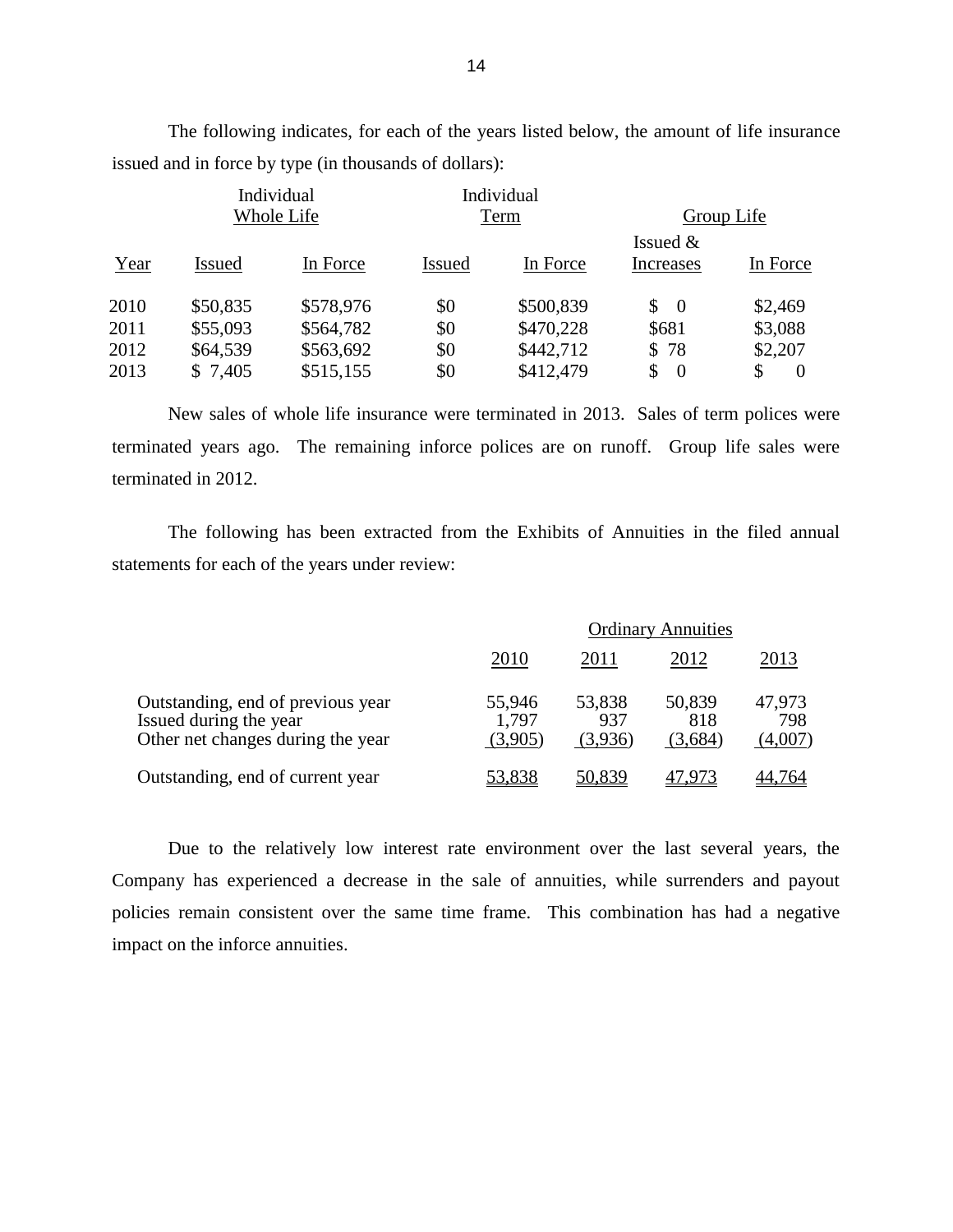|                                                                                                  | 2010                          | 2011                          | 2012                       | 2013                |
|--------------------------------------------------------------------------------------------------|-------------------------------|-------------------------------|----------------------------|---------------------|
| Outstanding, end of previous year<br>Issued during the year<br>Other net changes during the year | 20,968<br>21,589<br>(15, 162) | 27,395<br>15,363<br>(13, 632) | 29,126<br>226<br>(18, 378) | 10,974<br>(10, 974) |
| Outstanding, end of current year                                                                 | 27,395                        | 29.126                        | 10.974                     |                     |

# Group Accident and Health

 2012, the Company decided to exit this business by the end of 2013. All policies were The group Accident & Health represented medical stop-loss and short term disability. In terminated in accordance with policy provisions.

The following is the net gain (loss) from operations by line of business after federal income taxes but before realized capital gains (losses) reported for each of the years under examination in the Company's filed annual statements:

|                           | 2010                        | 2011                        | 2012                       | 2013                   |
|---------------------------|-----------------------------|-----------------------------|----------------------------|------------------------|
| Ordinary:                 |                             |                             |                            |                        |
| Life insurance            | \$1,387,333                 | \$5,081,995                 | \$.<br>8,778,335           | \$ (673,098)           |
| Individual annuities      | 25,446,173                  | 91,960,828                  | 119,626,461                | 9,580,997              |
| Supplementary contracts   | 528,650                     | 774,103                     | 15,683,060                 | (243,069)              |
| Total ordinary            | \$27,362,156                | \$97,816,926                | \$144,087,856              | \$8,664,830            |
| Group:                    |                             |                             |                            |                        |
| Life                      | $\mathcal{S}$<br>(444, 453) | $\mathcal{S}$<br>(788, 495) | $\mathbb{S}$<br>(499, 890) | \$<br>(105)            |
| Annuities                 | 233,559                     | 818,919                     | (5,238,583)                | (425, 923)             |
| Total group               | $\mathcal{S}$<br>(210, 894) | \$<br>30,424                | (5,738,473)<br>\$          | \$ (426,028)           |
| Accident and health:      |                             |                             |                            |                        |
| Group                     | \$<br>(187, 162)            | \$<br>149,686               | \$<br>(340, 168)           | $\mathcal{S}$<br>(608) |
| Other                     | (21, 385)                   | (29,064)                    | (149,298)                  | (4,144)                |
| Total accident and health | (208, 547)<br>\$            | 120,622<br>\$               | \$<br>(489, 466)           | \$<br>(4, 752)         |
| Total                     | \$26,942,713                | \$97,967,972                | \$137,859,917              | \$8,234,050            |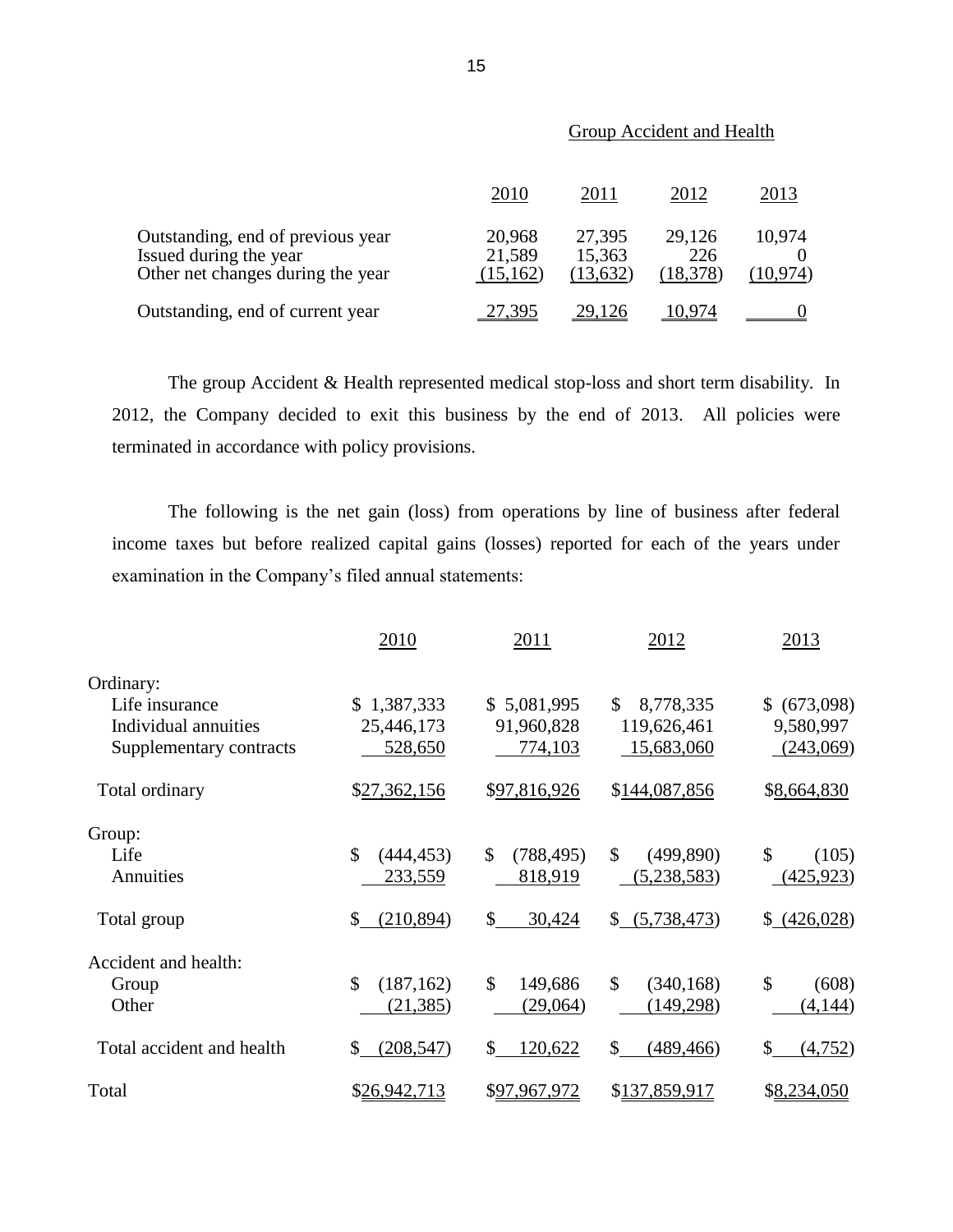approximate \$3.7 million, was largely due to an increase in investment income resulting from limited partnerships. The increase in the gain from the ordinary line of business of \$3.7 million from 2011 to 2012 was largely due to an income tax benefit recognized in 2012 that resulted funds withheld transaction, and the carryback of the remaining operating loss deductions to prior years. The net loss in 2013, a decrease of \$9.5 million, resulted from the Company utilizing the tax operating losses and the carryback of the remaining operating loss to offset taxable income under the tax sharing agreement. The increased gain in the ordinary life line of business from 2010 to 2011, of from the utilization of the Company's operating loss deduction generated in the coinsurance

 2011, of approximately \$66.5 million, was helped largely by a reduction in the reserve of \$38.5 million, as a result of cash-flow testing results pursuant to Department Regulation No. 126. Another factor for the increase was the increase in investment income resulting from limited partnerships. The increase in the gain from the annuity line of business from 2011 to 2012 was also largely due to the coinsurance agreement with AADE and an income tax benefit recognized in 2012 that resulted from the utilization of the Company's operating loss deduction operating loss deductions to prior years. The transaction resulted in no 2012 statutory gain or loss to the Company. December 31, 2013, and \$2.609 billion at December 31, 2012, which are supported by a coinsurance funds withheld account held by the Company in the amount of \$2.771 billion at December 31, 2013, and \$2.683 billion at December 31, 2012. The net loss in 2013 was largely due to a \$258.9 million adjustment in funds held under reinsurance, and a decrease in net The large increase in net gain in the individual annuity line of business from 2010 to generated in the coinsurance funds withheld transaction and the carryback of the remaining Reserves ceded under this agreement were \$2.496 billion at investment income from limited partnerships.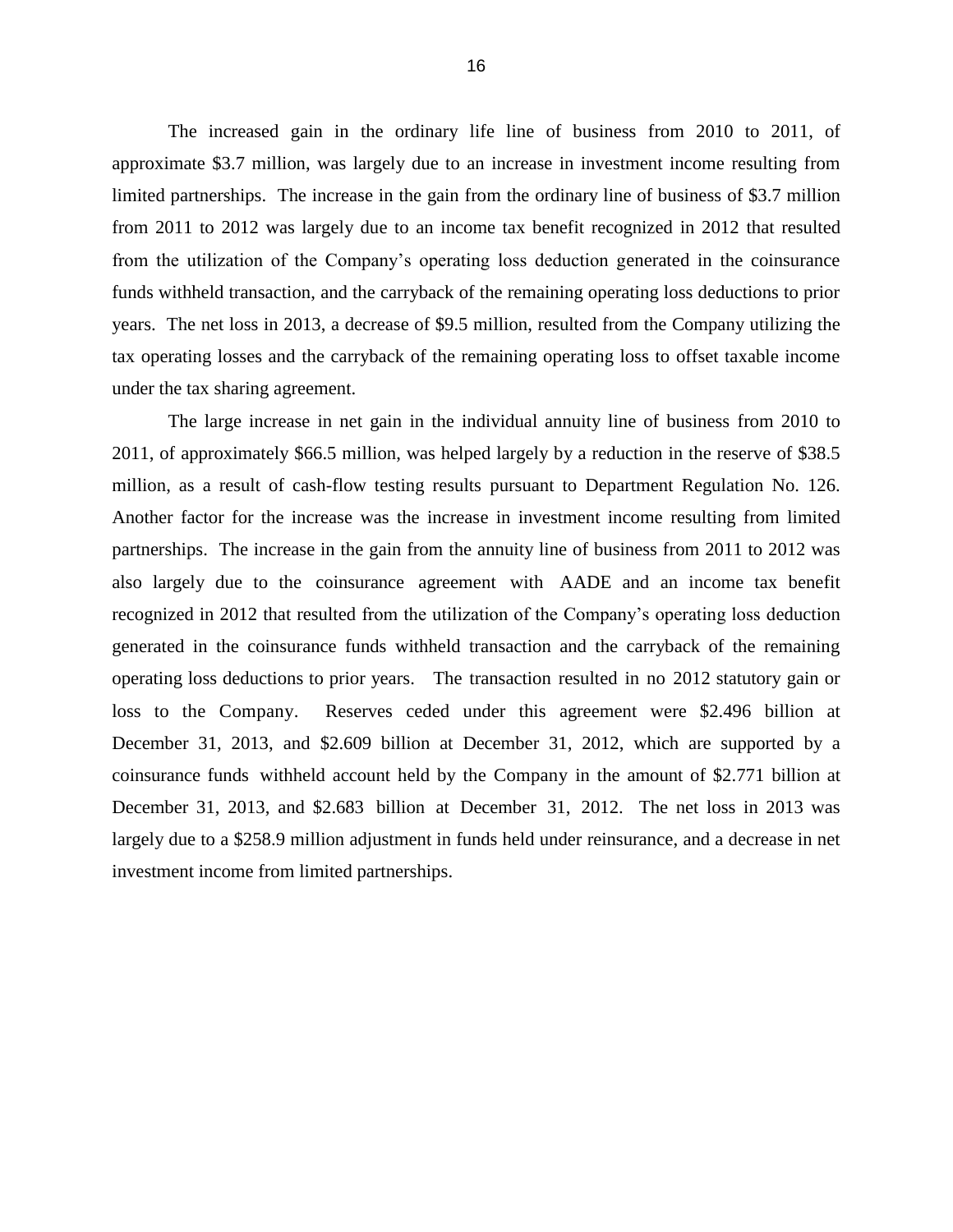#### 6. FINANCIAL STATEMENTS

<span id="page-19-0"></span> December 31, 2013, as contained in the Company's 2013 filed annual statement, a condensed summary of operations and a reconciliation of the capital and surplus account for each of the years under review. The examiner's review of a sample of transactions did not reveal any The following statements show the assets, liabilities, capital and surplus as of differences which materially affected the Company's financial condition as presented in its financial statements contained in the December 31, 2013, filed annual statement.

#### A. Independent Accountants

statutory basis statements of financial position of the Company as of December 31<sup>st</sup> of 2012 and for the year then ended. The firm of BDO USA, LLP ("BDO") was retained by the Company to audit the Company's combined statutory basis statements of financial position of the Company as of December  $31<sup>st</sup>$  of 2010 and 2011, and the related statutory-basis statements of operations, The firm of PwC was retained by the Company to audit the Company's combined 2013, and the related statutory-basis statements of operations, capital and surplus, and cash flows capital and surplus, and cash flows for the year then ended. PwC is the Company's current auditor.

 all material respects, the financial position of the Company at the respective audit dates. PwC and BDO each concluded that the statutory financial statements presented fairly, in Balances reported in these audited financial statements were reconciled to the corresponding years' annual statements with no discrepancies noted.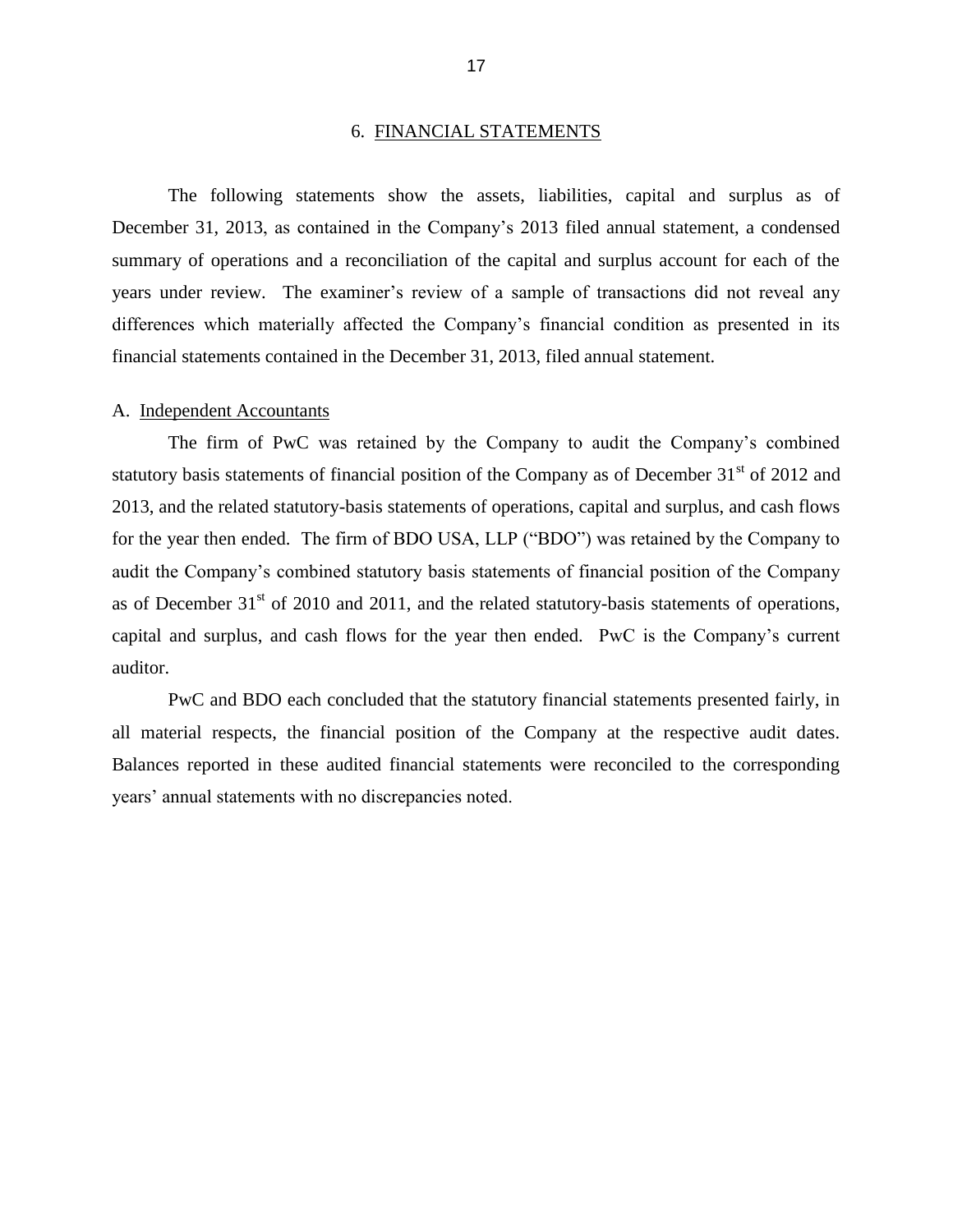# B. Net Admitted Assets

| <b>Bonds</b>                                                            | \$3,077,197,851 |
|-------------------------------------------------------------------------|-----------------|
| Stocks:                                                                 |                 |
| Preferred stocks                                                        | 12,961,370      |
| Common stocks                                                           | 23, 292, 421    |
| Mortgage loans on real estate:                                          |                 |
| Other than first liens                                                  | 79,966,312      |
| Real estate:                                                            |                 |
| Properties occupied by the company                                      | 414,945         |
| Cash, cash equivalents and short term investments                       | 49,996,244      |
| Contract loans                                                          | 20,279,063      |
| Derivatives                                                             | 479,022         |
| Other invested assets                                                   | 203,436,772     |
| Receivable for securities                                               | 91,544          |
| Investment income due and accrued                                       | 23,113,574      |
| Premiums and considerations:                                            |                 |
| Uncollected premiums and agents' balances in the course of collection   | 1,332           |
| Deferred premiums, agents' balances and installments booked but         |                 |
| deferred and not yet due                                                | 1,385,691       |
| Reinsurance:                                                            |                 |
| Amounts recoverable from reinsurers                                     | 1,851,402       |
| Other amounts receivable under reinsurance contracts                    | 187,190         |
| Current federal and foreign income tax recoverable and interest thereon | 30,579,556      |
| Guaranty funds receivable or on deposit                                 | 402,077         |
| Total admitted assets                                                   | \$3,525,636,366 |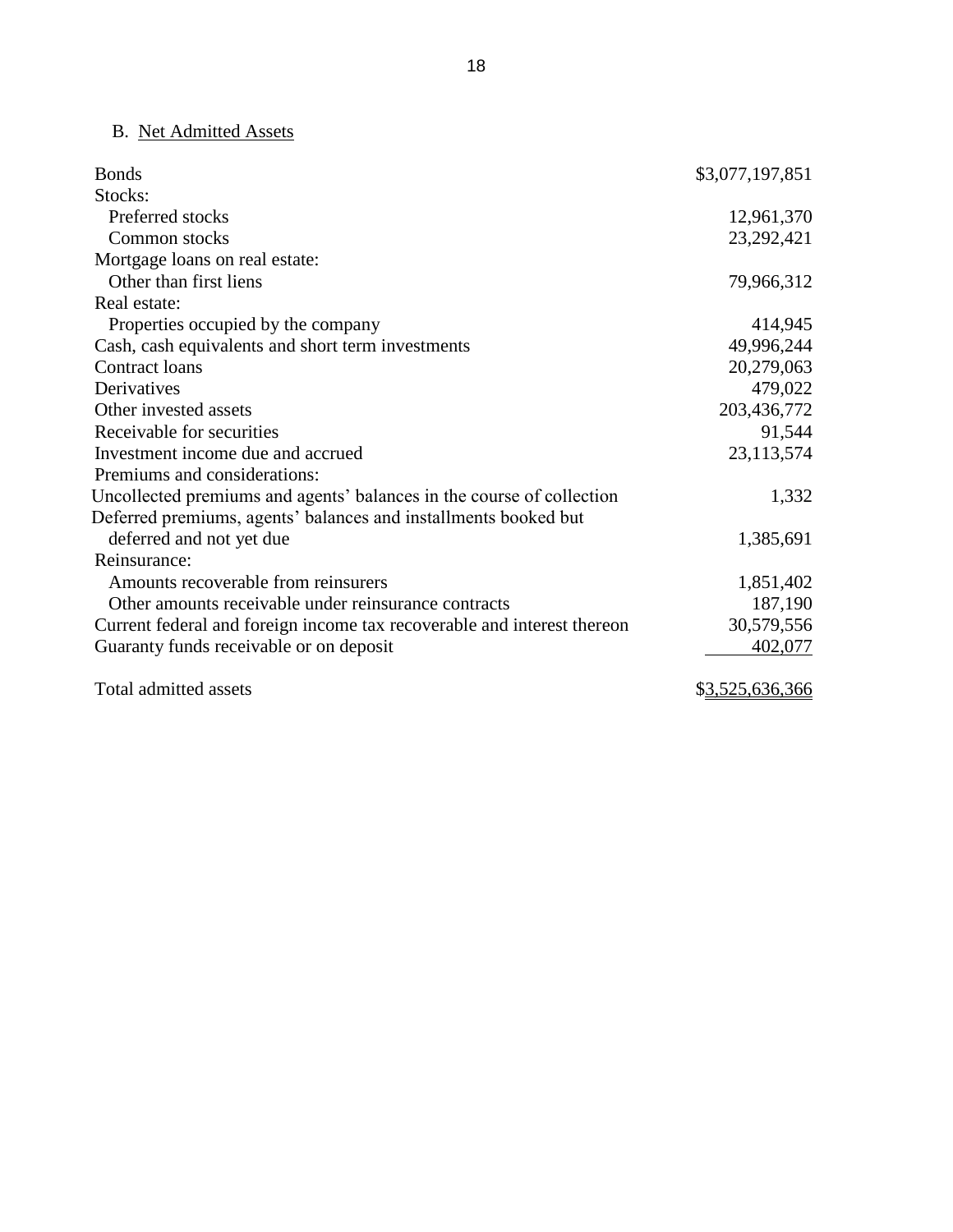# C. Liabilities, Capital and Surplus

| Aggregate reserve for life policies and contracts                       | \$<br>487,050,072  |
|-------------------------------------------------------------------------|--------------------|
| Aggregate reserve for accident and health contracts                     | 351,211            |
| Liability for deposit-type contracts                                    | 12,804,457         |
| Contract claims:                                                        |                    |
| Life                                                                    | 4,377,542          |
| Accident and health                                                     | 26,323             |
| Premiums and annuity considerations for life and accident and health    |                    |
| contracts received in advance                                           | 47,511             |
| Contract liabilities not included elsewhere:                            |                    |
| Other amounts payable on reinsurance                                    | 1,202,736          |
| Interest maintenance reserve                                            | 26,678,710         |
| Commissions to agents due or accrued                                    | 16,636             |
| General expenses due or accrued                                         | 3,536,500          |
| Taxes, licenses and fees due or accrued, excluding federal income taxes | 96,634             |
| Unearned investment income                                              | 104,038            |
| Amounts withheld or retained by company as agent or trustee             | 364,451            |
| Amounts held for agents' account                                        | 35,684             |
| Remittances and items not allocated                                     | 1,309,063          |
| Miscellaneous liabilities:                                              |                    |
| Asset valuation reserve                                                 | 45,638,357         |
| Payable to parent, subsidiaries and affiliates                          | 3,569,864          |
| Funds held under coinsurance                                            | 2,770,612,696      |
| Interest on policy and contract claims                                  | 1,263,195          |
| Reserve for unclaimed property                                          | 2,152,603          |
| Other liability                                                         | 1,760              |
|                                                                         |                    |
| <b>Total liabilities</b>                                                | \$3,361,240,043    |
| Common capital stock                                                    | \$<br>2,500,875    |
| Gross paid in and contributed surplus                                   | \$<br>34, 384, 471 |
| Unassigned funds (surplus)                                              | 127,510,977        |
|                                                                         |                    |
| <b>Surplus</b>                                                          | 161,895,448        |
| Total capital and surplus                                               | \$ 164,396,323     |
|                                                                         |                    |
| Total liabilities, capital and surplus                                  | \$3,525,636,366    |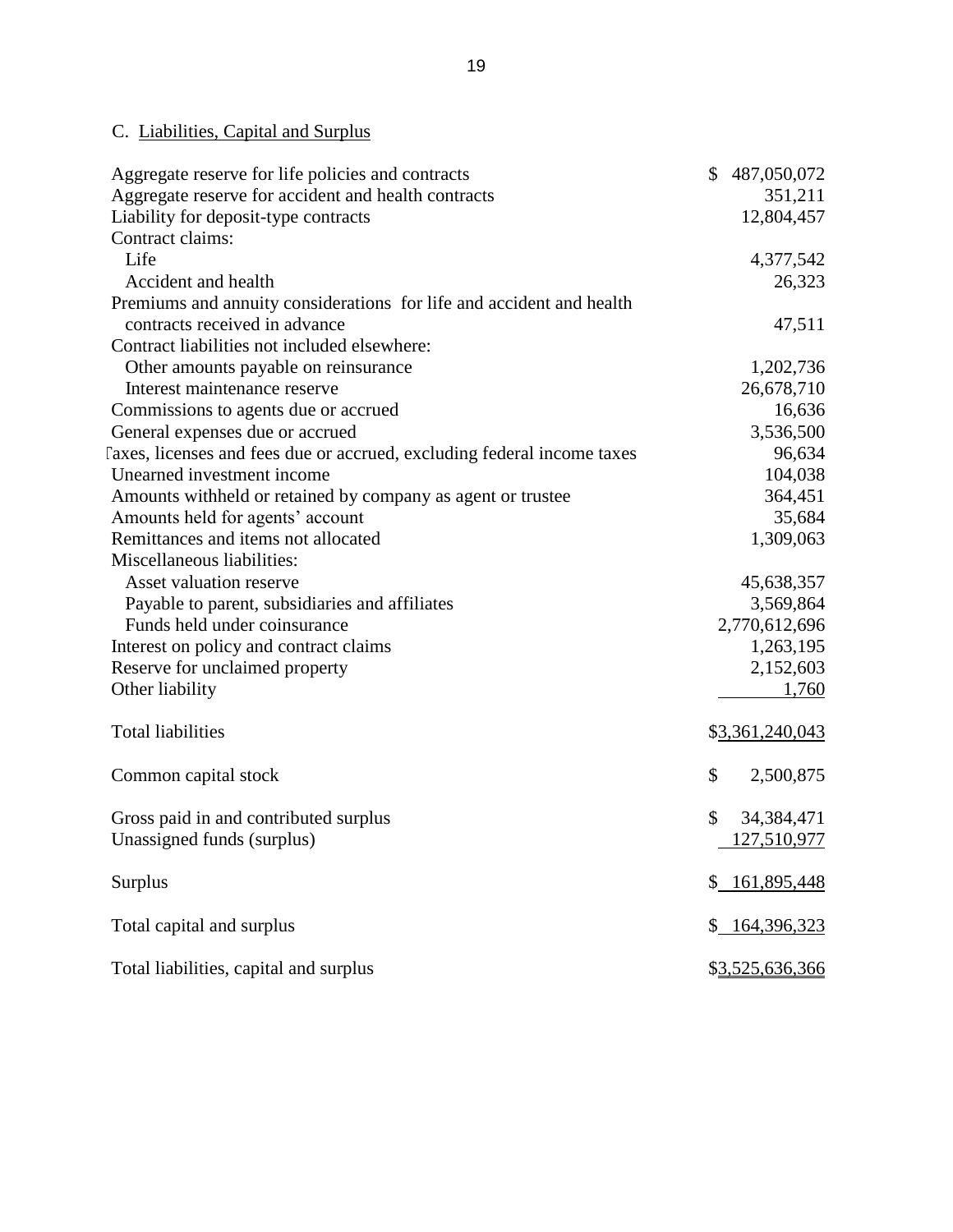# D. Condensed Summary of Operations

|                                                                                                                                                                                                          | 2010                                                                                 | 2011                                                                                    | 2012                                                                                                        | 2013                                                                                                        |
|----------------------------------------------------------------------------------------------------------------------------------------------------------------------------------------------------------|--------------------------------------------------------------------------------------|-----------------------------------------------------------------------------------------|-------------------------------------------------------------------------------------------------------------|-------------------------------------------------------------------------------------------------------------|
| Premiums and considerations<br>Investment income<br>Commissions and reserve adjustments on reinsurance ceded<br>Miscellaneous income                                                                     | \$126,288,906<br>215,800,991<br>3,288,973<br>218,045                                 | 65,012,735<br>S.<br>244,008,368<br>3,647,051<br>83,027                                  | \$(2,475,430,373)<br>214,864,195<br>3,757,432<br>60,430,735                                                 | 17,865,692<br>S.<br>187, 102, 728<br>7,653,645<br>396,044                                                   |
| Total income                                                                                                                                                                                             | \$345,596,915                                                                        | \$312,751,181                                                                           | \$(2,196,378,011)                                                                                           | \$213,018,109                                                                                               |
| Benefit payments<br>Increase in reserves<br>Commissions<br>General expenses and taxes<br>Increase in loading on deferred and uncollected premiums<br>Miscellaneous deductions<br><b>Total deductions</b> | \$285,946,358<br>(15,801,789)<br>6,965,362<br>21,116,342<br>295,323<br>\$298,521,596 | \$295,265,055<br>(130, 117, 646)<br>5,653,150<br>22,411,123<br>137,959<br>\$193,349,641 | 129,184,887<br>S.<br>(2,411,218,562)<br>5,743,285<br>24,657,331<br>106,668<br>$\Omega$<br>\$(2,251,526,391) | 47,518,823<br>\$<br>(12, 923, 504)<br>3,485,985<br>21,776,986<br>(632, 541)<br>258,860,725<br>\$318,086,474 |
| Net gain (loss)<br>Federal and foreign income taxes incurred                                                                                                                                             | \$47,075,319<br>20,132,606                                                           | \$119,401,540<br>21,433,568                                                             | 55,148,380<br>\$<br>(82,711,537)                                                                            | \$(105,068,365)<br>(113,302,415)                                                                            |
| Net gain (loss) from operations<br>before net realized capital gains<br>Net realized capital gains (losses)                                                                                              | \$26,942,713<br>7,159,232                                                            | 97,967,972<br><sup>\$</sup><br>(46,676,759)                                             | 137,859,917<br>\$<br>(12,369,892)                                                                           | 8,234,050<br>\$<br>3,729,014                                                                                |
| Net income                                                                                                                                                                                               | \$34,101,945                                                                         | \$ 51,291,213                                                                           | 125,490,025<br>S.                                                                                           | 11,963,064<br>S.                                                                                            |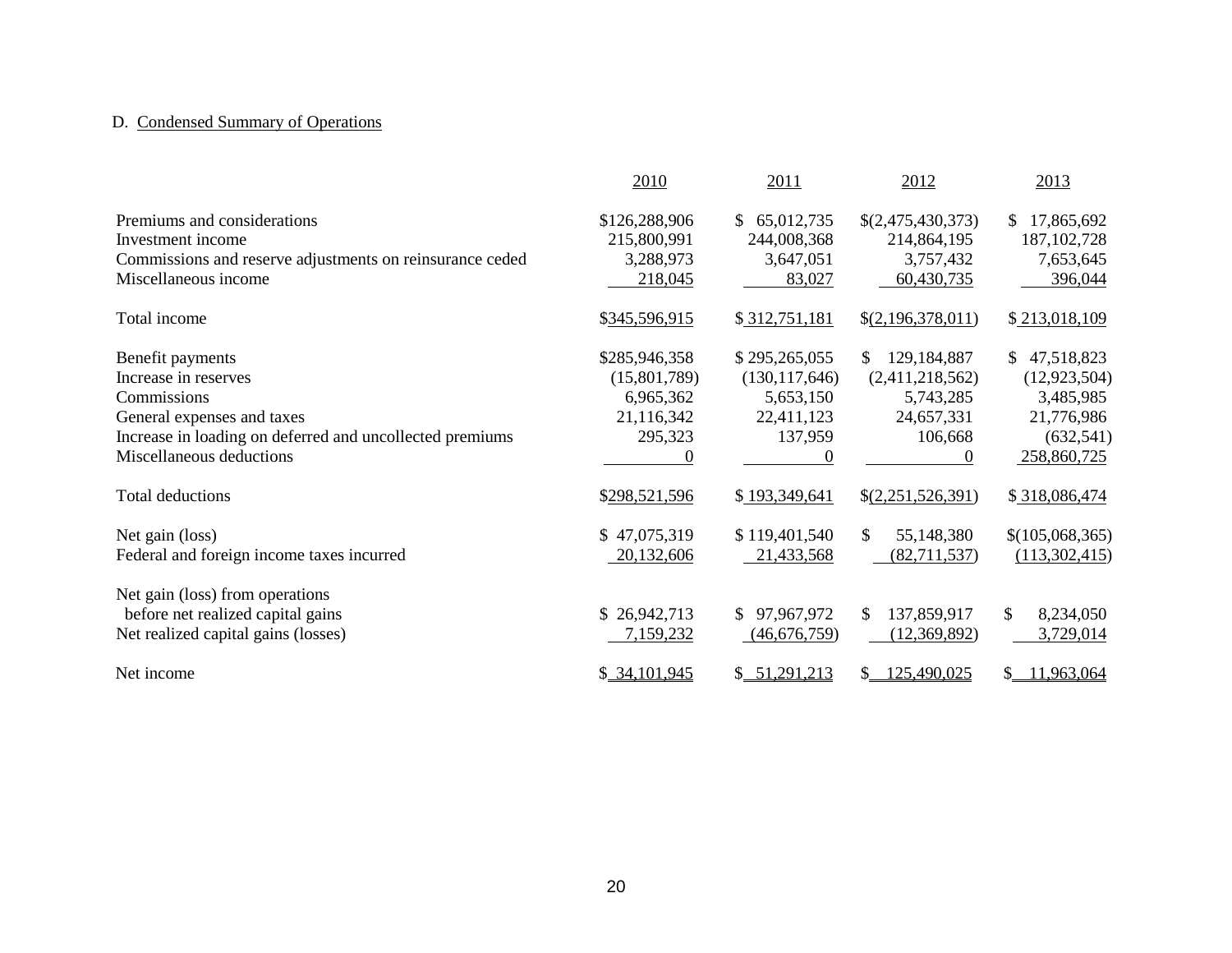considerations due to the low interest rate environment that persisted throughout 2011. The sharp reduction in premium from 2011 to 2012 was due to the reinsurance transaction with The decrease in premiums from 2010 to 2011 was attributable to the lower annuity AADE following its acquisition by AHL.

 agreement with AADE whereby 90% of the deposit type funds, reserves, and the annuity IBNR The decrease in benefit payments in 2012 and 2013 is the direct result of the coinsurance is being reinsured with AADE.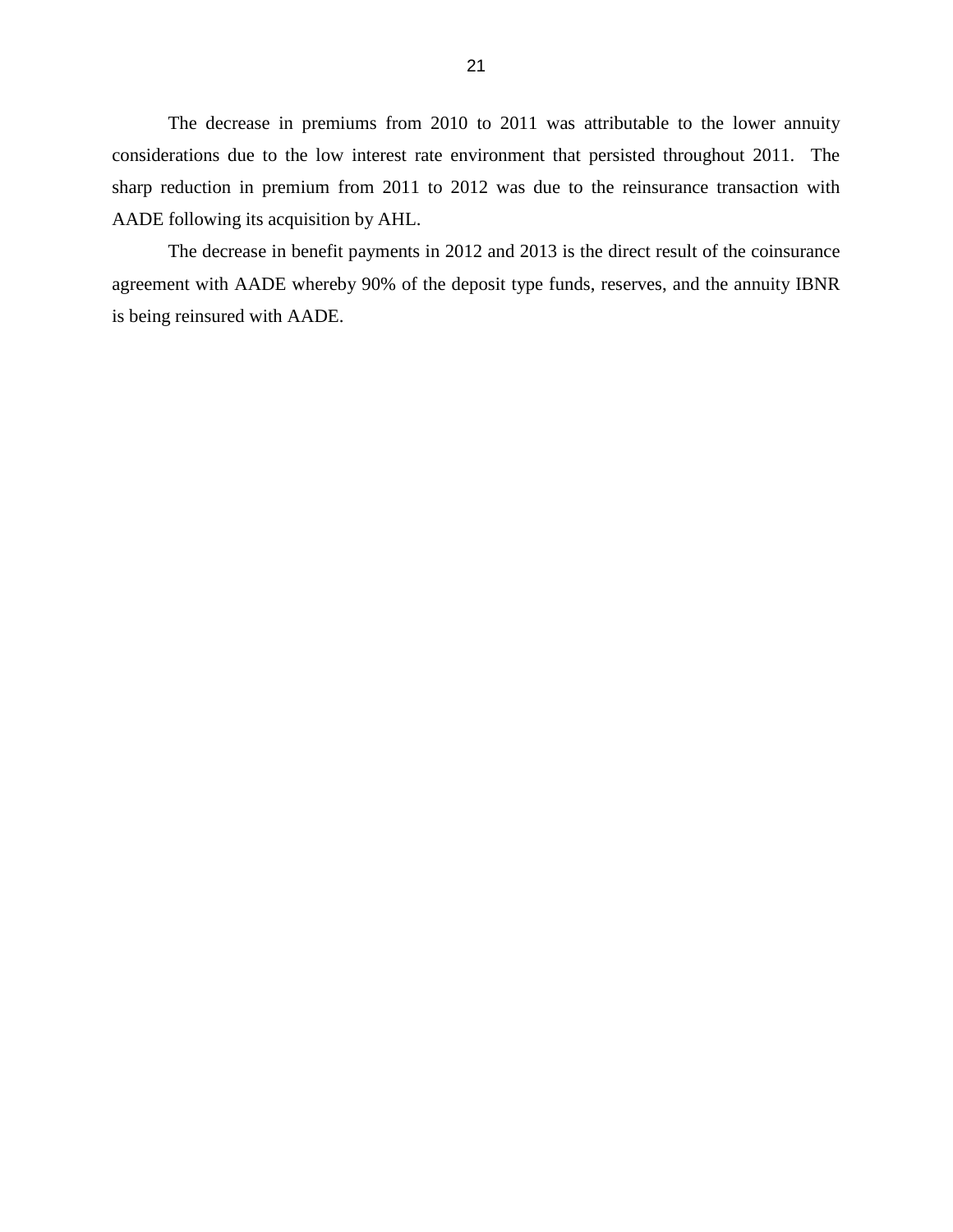#### E. Capital and Surplus Account

|                                                  | 2010           | 2011          | 2012            | 2013           |
|--------------------------------------------------|----------------|---------------|-----------------|----------------|
| Capital and surplus, December 31, prior year     | \$269,776,652  | \$273,031,382 | \$345,423,438   | \$215,525,546  |
| Net income                                       | \$34,101,945   | \$51,291,213  | \$125,490,025   | \$11,963,064   |
| Change in net unrealized capital gains (losses)* | 18,479,442     | 22,822,272    | 132,667         | (14,960,281)   |
| Change in net deferred income tax                | 805,541        | (2,533,769)   | (39,754,356)    | 1,677,573      |
| Change in non-admitted assets and related items  | 1,283,382      | 24,741,601    | 14,667,479      | (6,560,634)    |
| Change in reserve valuation basis                |                | $\theta$      | (100, 114, 993) | (26, 151, 930) |
| Change in asset valuation reserve                | (28, 415, 580) | (361, 104)    | 3,895,940       | (10,060,016)   |
| Capital changes:                                 |                |               |                 |                |
| Paid in                                          |                | 0             | 35,346          | $\theta$       |
| Change in surplus as a result of reinsurance     |                |               | $\Omega$        | (7,036,999)    |
| Dividends to stockholders                        | (23,000,000)   | (26,900,000)  | (134,250,000)   |                |
| Gains/losses in surplus                          |                | 3,331,843     |                 |                |
| Net change in capital and surplus for the year   | 3,254,730      | \$72,392,056  | \$(129,897,892) | \$(51,129,223) |
| Capital and surplus, December 31, current year   | \$273,031,382  | \$345,423,438 | \$215,525,546   | \$164,396,323  |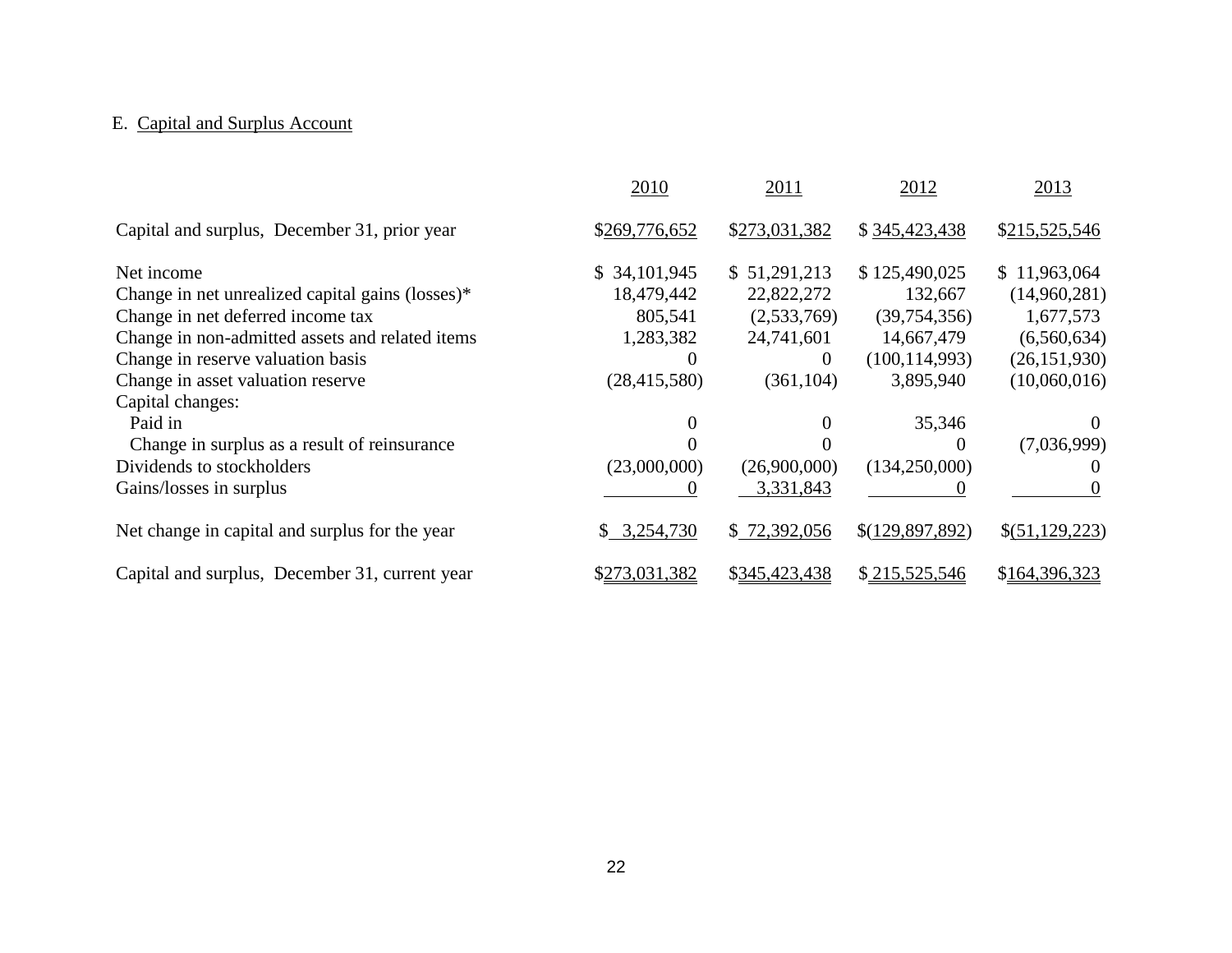<span id="page-25-0"></span>F. Reserves

 The Department conducted a review of reserves as of December 31, 2013. This review included an examination of formulaic reserves and related asset adequacy analysis. During the particularly mortality assumptions for Structured Settlement business. In response, the Company substandard mortality assumptions, which increased reserves in the amount of \$6.5 million. For review, concerns were raised regarding certain Regulation No. 151 formulaic reserves, recomputed reserves using standard mortality assumptions instead of less conservative future submissions, the Company agreed to incorporate more conservative standard mortality assumptions in a manner acceptable to the Department.

 The examiner recommends that the Company continue to compute Structured Settlement formulaic reserves based on standard mortality assumptions as agreed upon with the Department.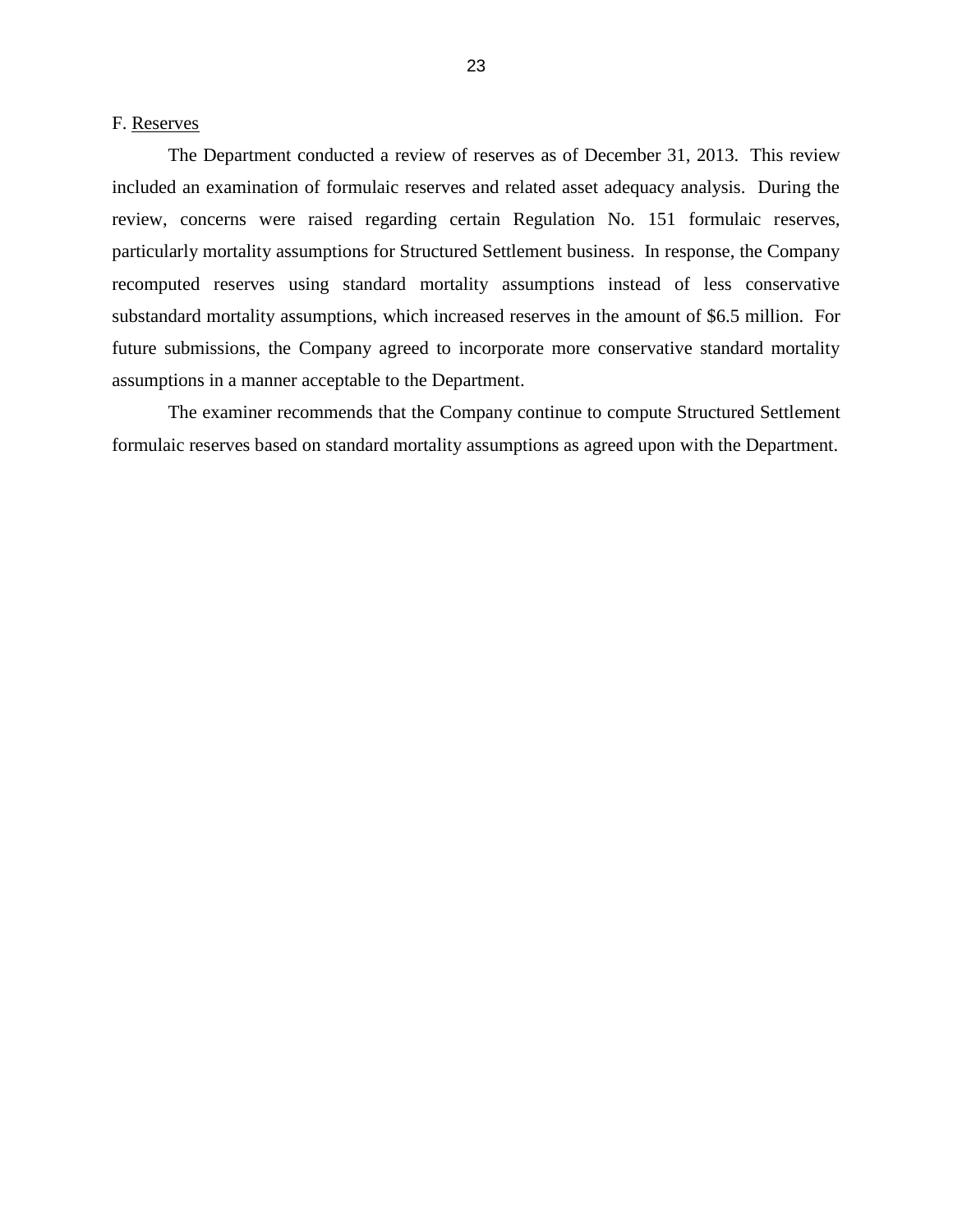Following are the financial violation and recommendations contained in the prior report on examination and the subsequent actions taken by the Company in response to each citation:

| Item          | Description                                                                                                                                                                                   |
|---------------|-----------------------------------------------------------------------------------------------------------------------------------------------------------------------------------------------|
| A             | The examiner recommended that the Company obtain a legal stock certificate<br>designating ownership of a specific number of shares and the price per share.                                   |
|               | The Company obtained the stock certificate and provided it to the examiners.                                                                                                                  |
| B             | The Examiner recommended that the Company amend its by-laws to allow for<br>an Audit Committee with a minimum membership of three persons or increase<br>the Audit Committee members to five. |
|               | The Company amended its by-laws to allow for an Audit Committee of three<br>persons.                                                                                                          |
| $\mathcal{C}$ | The examiner recommended that the Company's management request its<br>external auditor to rotate SOX staff members.                                                                           |
|               | The Company met with the external auditors to discuss the staff rotation, and                                                                                                                 |

the auditors agreed to rotate the staffing. D The Company violated Section 409(a) of the New York Insurance Law when it

failed to file its plan for the detection, investigation and prevention of fraudulent insurance activities with the superintendent.

> The Company filed its plan and they are now in compliance with the aforesaid section of the New York Insurance Law.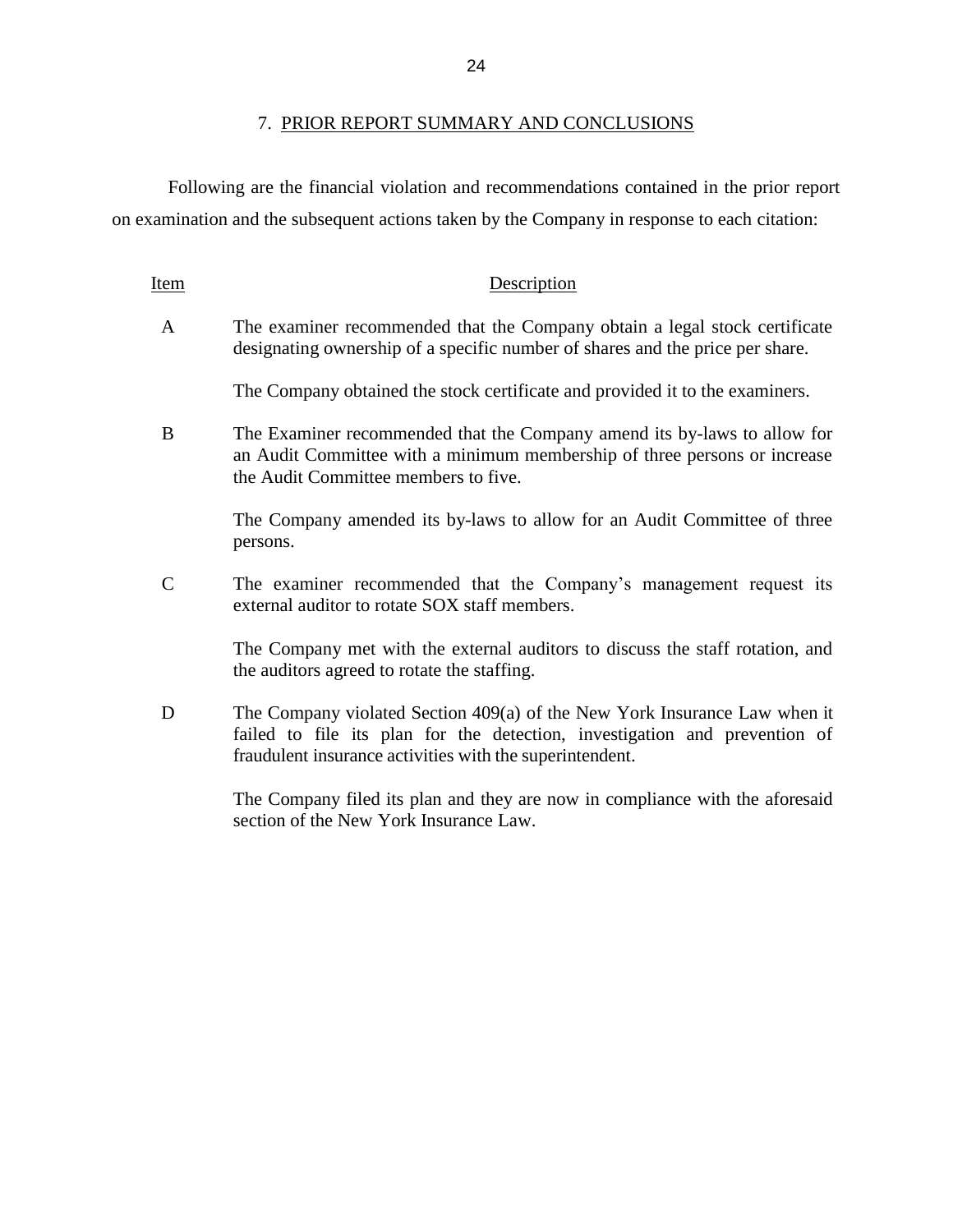#### 8. SUMMARY AND CONCLUSIONS

Following are the recommendations contained in this report:

#### Item Description Page No(s).

- processes, including risk management policies, economic capital developed in a timely manner to help ensure that all Companies in the holding company system are managed consistently and within their risk A The examiner recommends that a formal Enterprise Risk Management modeling, and utilization of risk metrics in business decisions, be appetites. 10
- B The examiner recommends that the Company continue to compute Structured Settlement formulaic reserves based on standard mortality assumptions as agreed upon with the Department. 23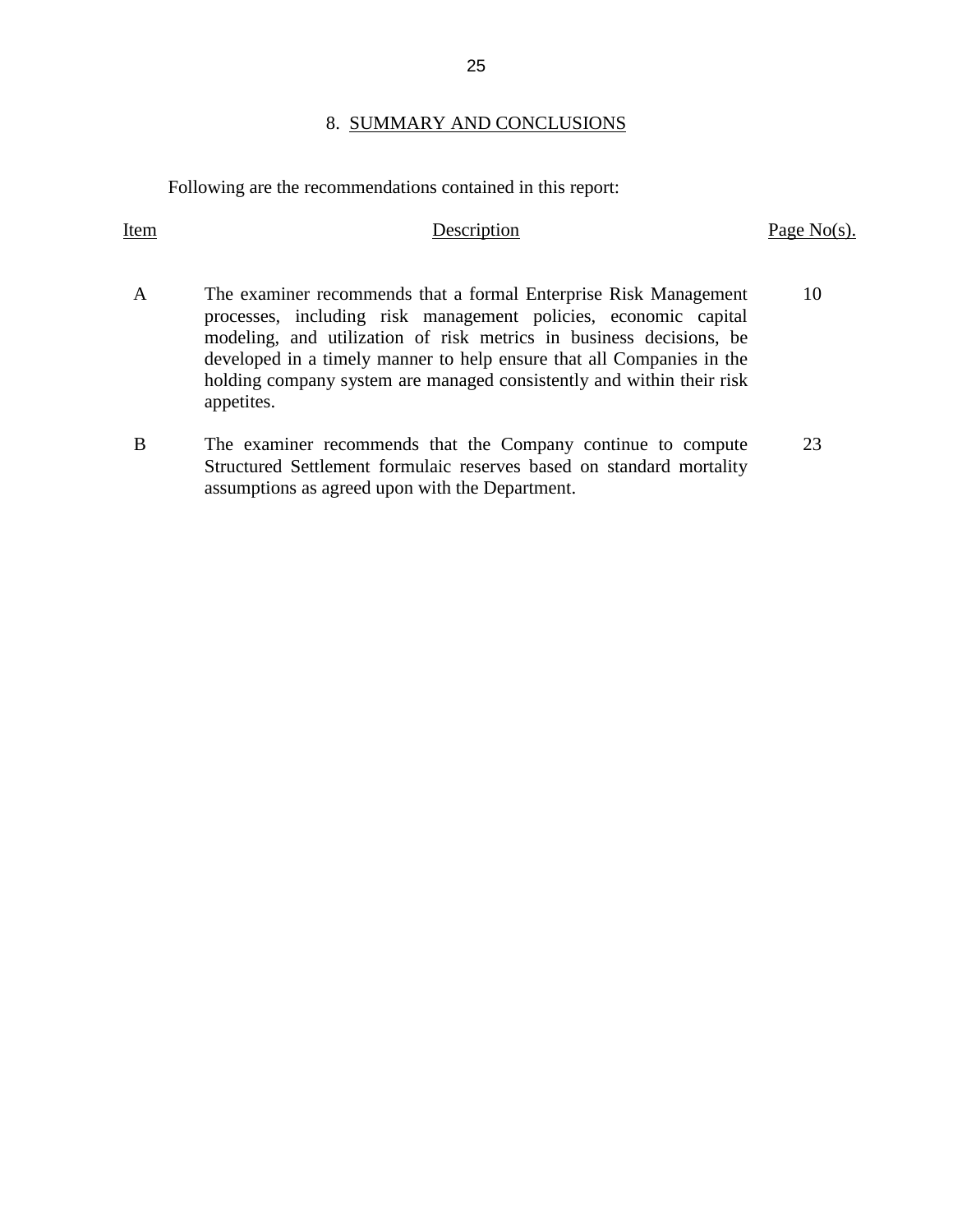Respectfully submitted,

/s/

William A. O'Connell Noble Consulting Services, Inc. Examiner-in-charge

# COUNTY OF NEW YORK ) STATE OF NEW YORK ) )SS:

COUNTY OF NEW YORK )<br>William A. O'Connell, being duly sworn, deposes and says that the foregoing report, subscribed by him, is true to the best of his knowledge and belief.

/s/

William A. O'Connell Noble Consulting Services, Inc.

Subscribed and sworn to before me

this day of